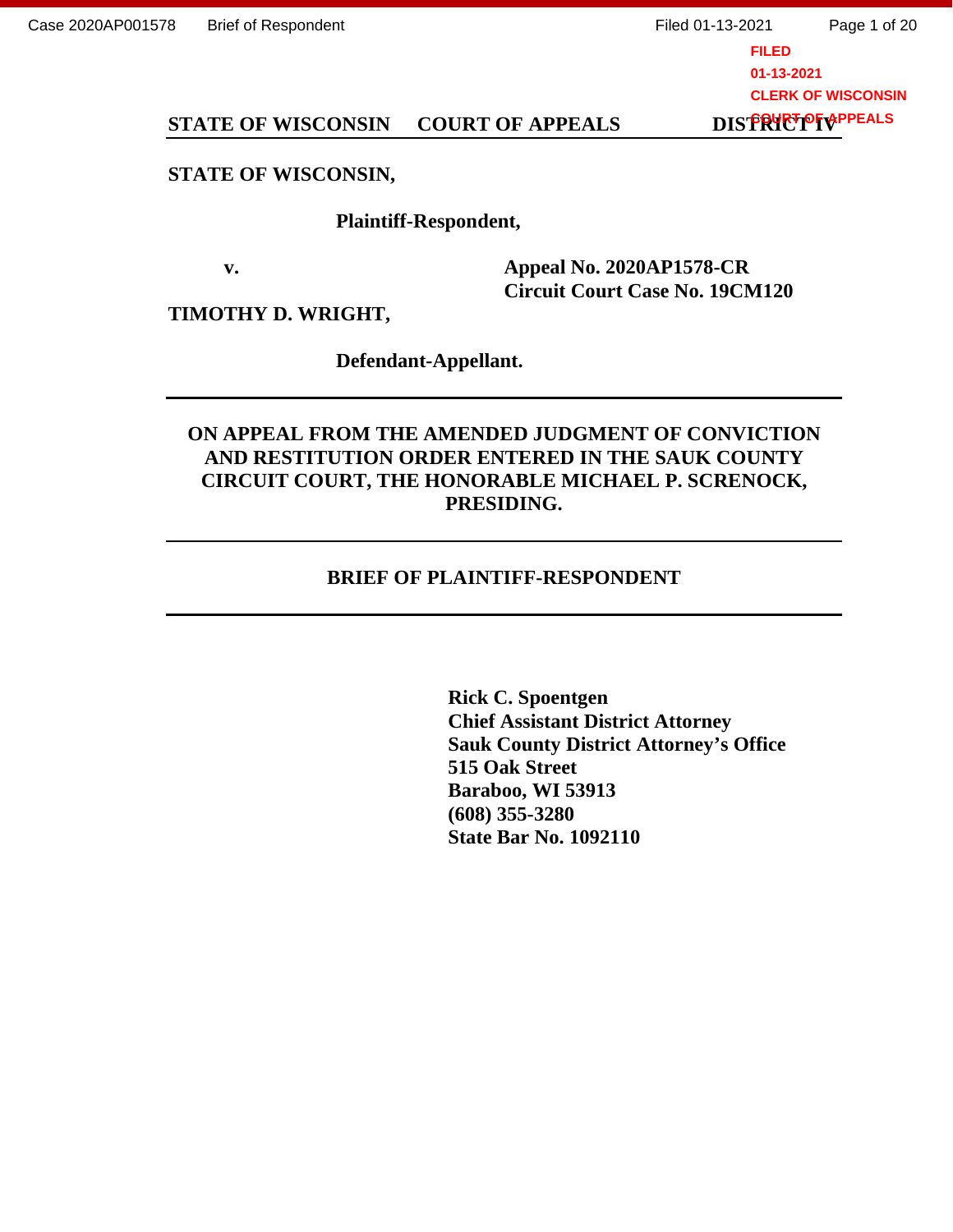# TABLE OF CONTENTS **TABLE OF CONTENTS**

| Both the Corporation and the Individual Employees of that Corporation Threatened<br>L                                                                                                           |
|-------------------------------------------------------------------------------------------------------------------------------------------------------------------------------------------------|
| The Costs Associated with the Armed Guard Hired by the Corporation are Special<br>$\Pi$                                                                                                         |
| The Defendant-Appellant Forfeited the "Civil Action" Claim in § II as it was not<br>Ш.                                                                                                          |
| The Circuit Court did not Erroneously Exercise its Discretion by Ordering the<br>$IV_{-}$<br>Defendant-Appellant to pay \$14,755 Restitution, and it Properly Considered his Ability<br>to pay. |
|                                                                                                                                                                                                 |
|                                                                                                                                                                                                 |
| CERTIFICATION OF COMPLIANCE WITH RULE 809.19(12) 15                                                                                                                                             |
| CERTIFICATION OF COMPLIANCE WITH RULE 809.19(3)(b) 16                                                                                                                                           |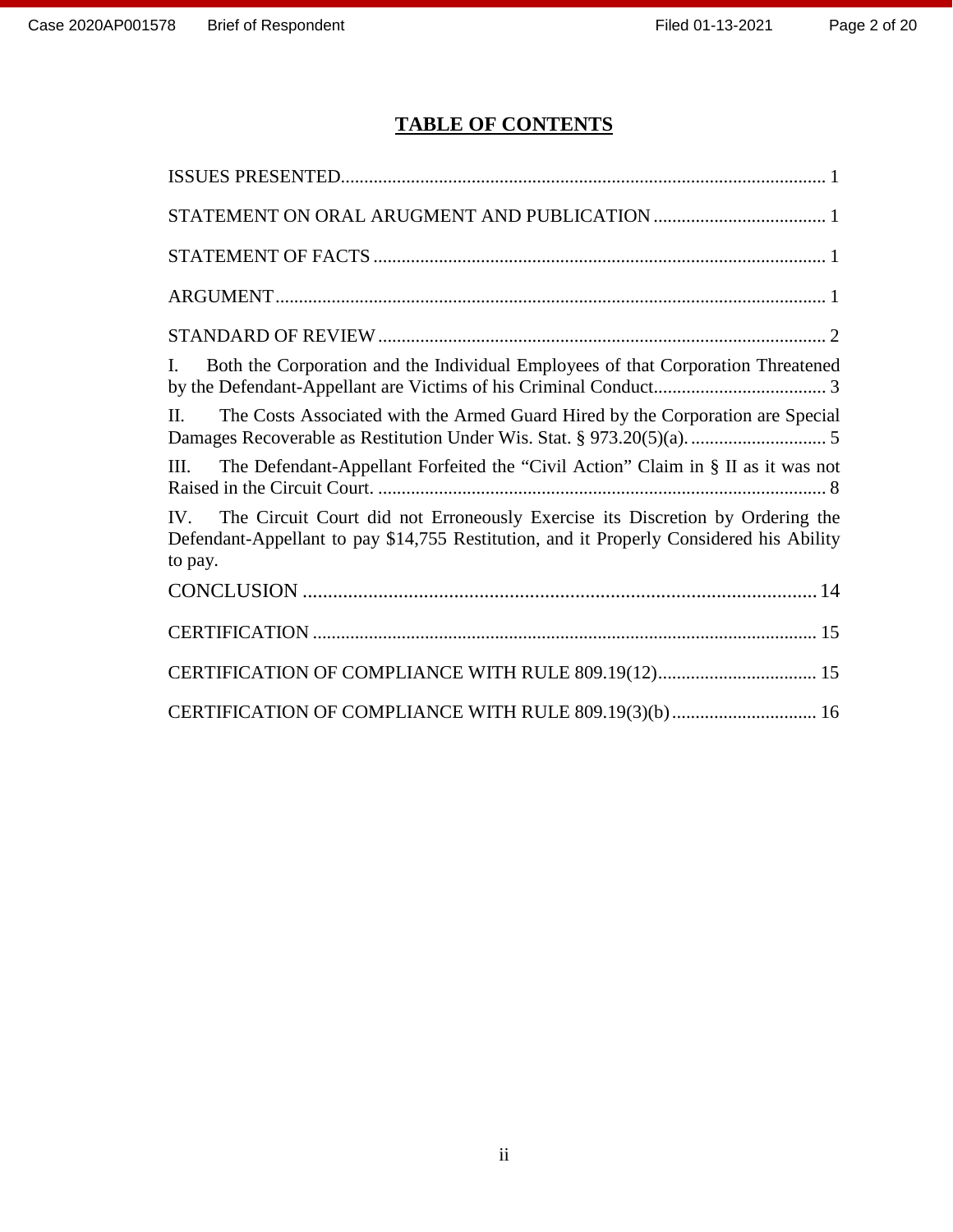| Case 2020AP001578 Brief of Respondent                                               | Filed 01-13-2021 | Pε |
|-------------------------------------------------------------------------------------|------------------|----|
| <b>TABLE OF AUTHORITIES</b>                                                         |                  |    |
| <b>Cases:</b><br>Marotz v. Hallman,                                                 |                  |    |
| State v. Behnke,                                                                    |                  |    |
| State v. Erickson,                                                                  |                  |    |
| State v. Fernandez,<br>2009 WI 29, 316 Wis. 2d 598, 764 N.W.2d 5099, 10, 11, 12, 13 |                  |    |
| State v. Haase,                                                                     |                  |    |
| State v. Johnson,<br>2002 WI App 166, 256 Wis. 2d 871, 649 N.W.2d 2844, 5, 6, 9     |                  |    |
| State v. Kennedy,                                                                   |                  |    |
| State v. Ortiz,                                                                     |                  |    |
| State v. Queever,<br>2016 WI App 87, 372 Wis. 2d 388, 887 N.W.2d 91210, 11          |                  |    |
| State v. Steppke,<br>No. 2017AP1683-CR, unpublished slip op.                        |                  |    |
| State v. Vinje,                                                                     |                  |    |
| Strickland v. Washington,                                                           |                  |    |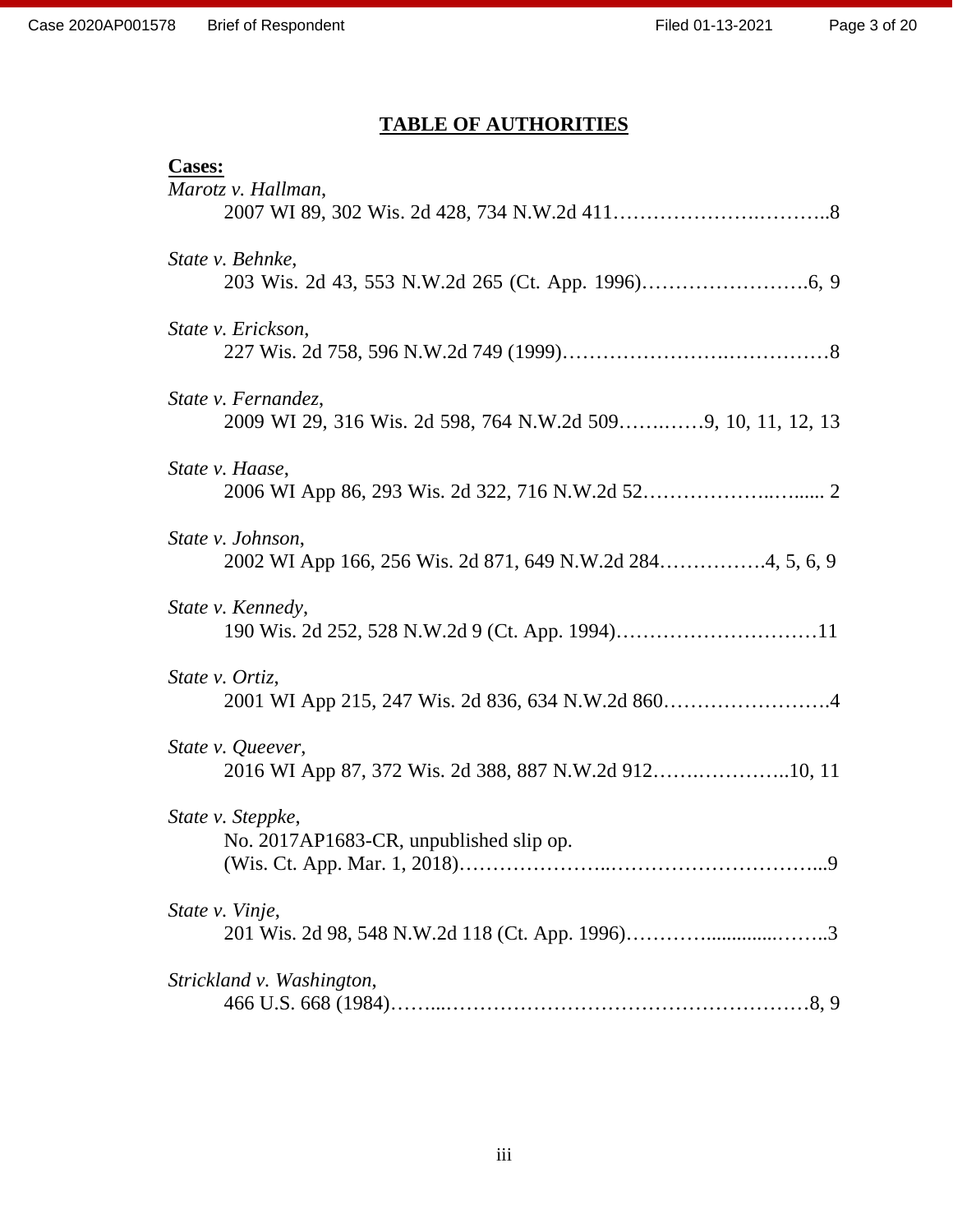#### Constitutions: **Constitutions:**

| Case 2020AP001578 Brief of Respondent |                           | Filed 01-13-2021 | $P\epsilon$ |
|---------------------------------------|---------------------------|------------------|-------------|
|                                       | <b>Constitutions:</b>     |                  |             |
|                                       | <b>Statutes:</b>          |                  |             |
|                                       |                           |                  |             |
|                                       |                           |                  |             |
|                                       |                           |                  |             |
|                                       |                           |                  |             |
|                                       |                           |                  |             |
|                                       |                           |                  |             |
|                                       | <b>Jury Instructions:</b> |                  |             |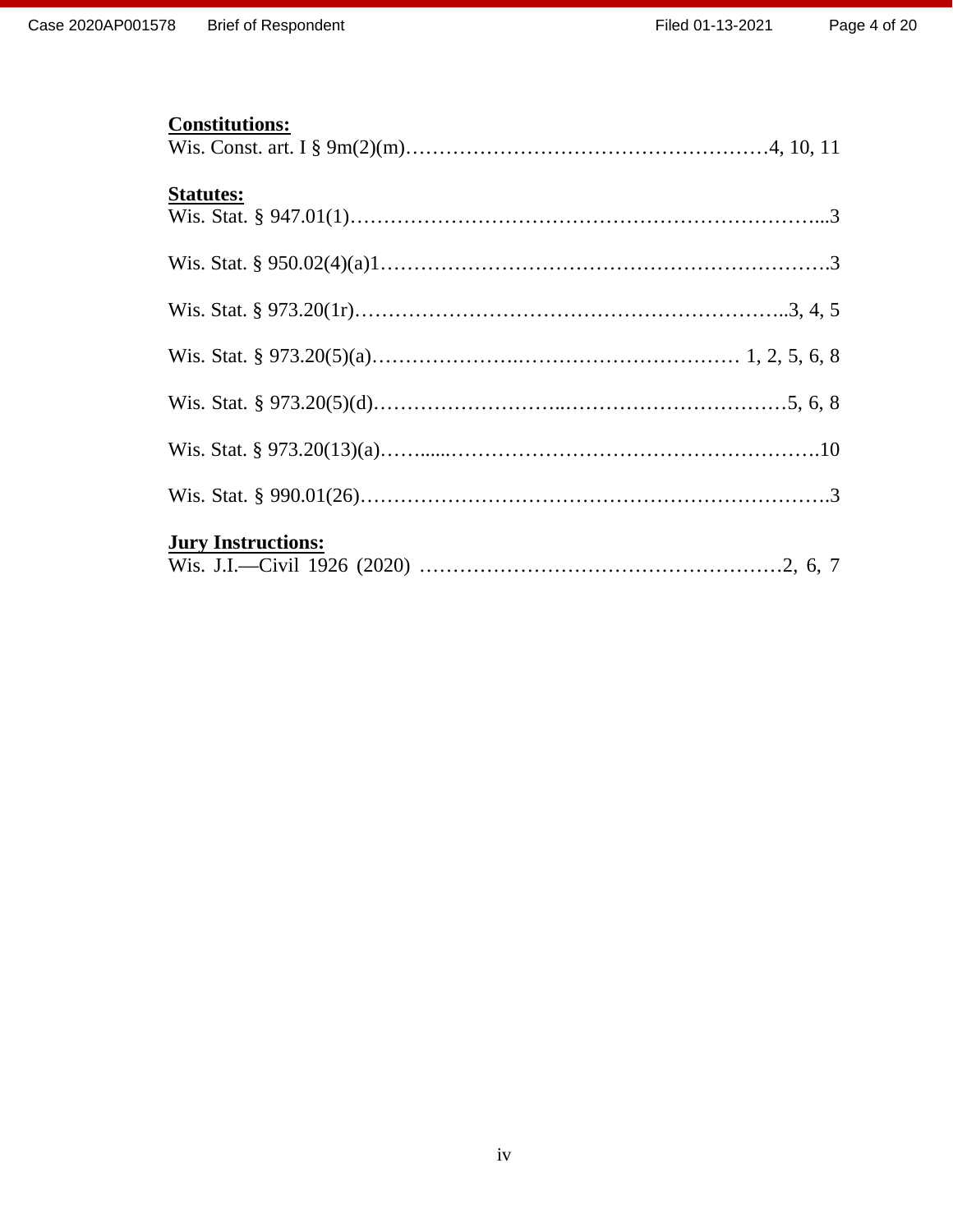# ISSUES PRESENTED **ISSUES PRESENTED**

- I. When the disorderly conduct involved overtly threatening statements made to specific employees of the corporation, directed at the I. When the disorderly conduct involved overtly threatening statements<br>made to specific employees of the corporation, directed at the<br>corporation, was the corporation itself a victim for restitution purposes?
- II. Were costs associated with the armed guard special damages II. Were costs associated with the armed guard special damages recoverable by the corporation as restitution under Wis. Stat. §  $973.20(5)(a)?$
- III. Did defendant-appellant forfeit the "civil action" claim in § II as it was 973.20(5)(a)? III. Did defendant-appellant forfeit the "civil action" claim in § II as it was not raised in the circuit court?
- IV. Did the circuit court erroneously exercise its discretion by ordering the not raised in the circuit court?<br>IV. Did the circuit court erroneously exercise its discretion by ordering the<br>defendant-appellant to pay \$14,755 restitution without properly considering his ability to pay? considering his ability to pay?

### STATEMENT ON ORAL ARUGMENT AND PUBLICATION **STATEMENT ON ORAL ARUGMENT AND PUBLICATION**

The State is not requesting oral argument or publication. The State is not requesting oral argument or publication.

#### STATEMENT OF FACTS **STATEMENT OF FACTS**

The State is not offering facts in addition to those listed in the criminal complaint, transcript, or the defendant-appellant's brief. complaint, transcript, or the defendant-appellant's brief.

#### ARGUMENT **ARGUMENT**

Contrary to the defendant-appellant's assertions, the State contends that the Contrary to the defendant-appellant's assertions, the State contends that the<br>it is clear from the record that the corporation in this case is just as much of a victim of the defendant-appellant's actions as the individual employees who heard<br>the threatening comments. While the defendant-appellant's threatening statements the threatening comments. While the defendant-appellant's threatening statements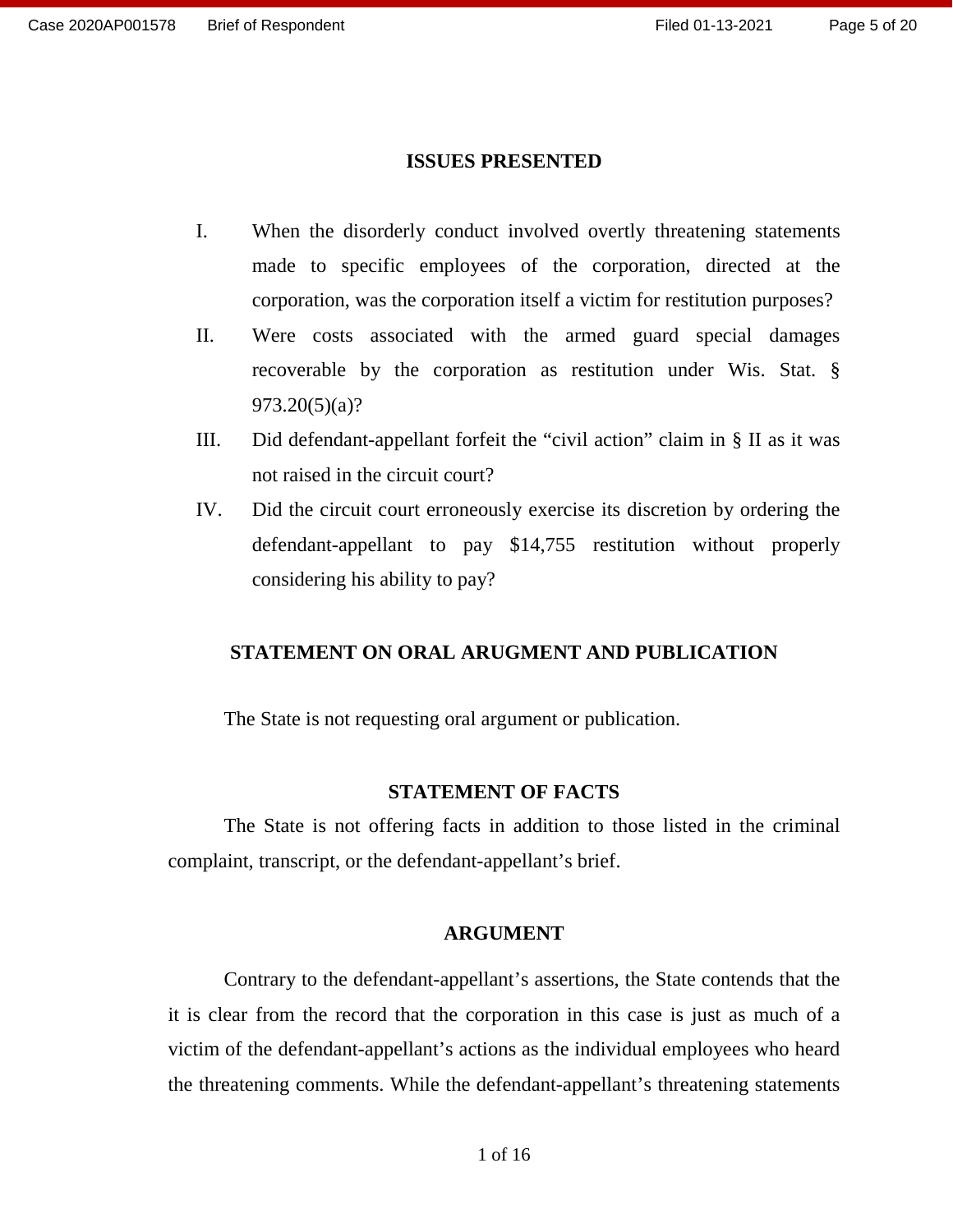were made to the person-victims in this case, they were directed at both the individuals (who were acting as employees of the corporation at the time of the individuals (who were acting as employees of the corporation at the time of the threats) and the corporate-victim. Both groups were disturbed. Due to the disturbance, the corporate victim hired an armed guard in order to reasonably disturbance, the corporate victim hired an armed guard in order to reasonably protect itself and its staff. Further, whether a direct victim of the defendant-protect itself and its staff. Further, whether a direct victim of the defendantappellant's actions or not, the corporation should be able to recover restitution as appellant's actions or not, the corporation should be able to recover restitution as<br>special damages recoverable in a civil action per Wis. Stat.  $\S 973.20(5)(a)^1$  as his actions constituted a private nuisance (see Wis. J.I.—Civil 1926 (2020)). actions constituted a private nuisance (see Wis. J.I.—Civil 1926 (2020)).<br>Additionally, as the defendant-appellant did not raise the "civil action" issue in circuit court, but is now raising it for the first time on appeal, it should be deemed forfeit. Finally, though the record is not robust on the issue, it is clear that the circuit court took the defendant-appellant's ability to pay into consideration when determining the amount of restitution to be ordered as well as the time in which it was to be paid. For these reasons, the State requests that the circuit court's restitution order be affirmed and the defendant-appellant's appeal be denied. circuit court, but is now raising it for the first time on appeal, it should be deemed<br>forfeit. Finally, though the record is not robust on the issue, it is clear that the<br>circuit court took the defendant-appellant's abili

#### STANDARD OF REVIEW **STANDARD OF REVIEW**

A circuit court's restitution order is reviewed A circuit court's restitution order is reviewed

under the erroneous exercise of discretion standard. A circuit court erroneously under the erroneous exercise of discretion standard. A circuit court erroneously exercises its discretion when its decision is based on an error of law. Whether the restitution statute ... provides a circuit court with the authority to order restitution under a certain set of facts is a question of law that [the court of appeals] review[s] de novo. restitution statute … provides a circuit court with the authority to order restitution under a certain set of facts is a question of law that [the court of appeals] review[s] de novo.

State v. Haase, 2006 WI App 86, ¶ 5, 293 Wis. 2d 322, 326, 716 N.W.2d 526, 528 *State v. Haase*, 2006 WI App 86, ¶ 5, 293 Wis. 2d 322, 326, 716 N.W.2d 526, 528 (internal citations omitted). (internal citations omitted).

<sup>1</sup> All references to statutes are 2019-20 unless otherwise noted. 1 All references to statutes are 2019-20 unless otherwise noted.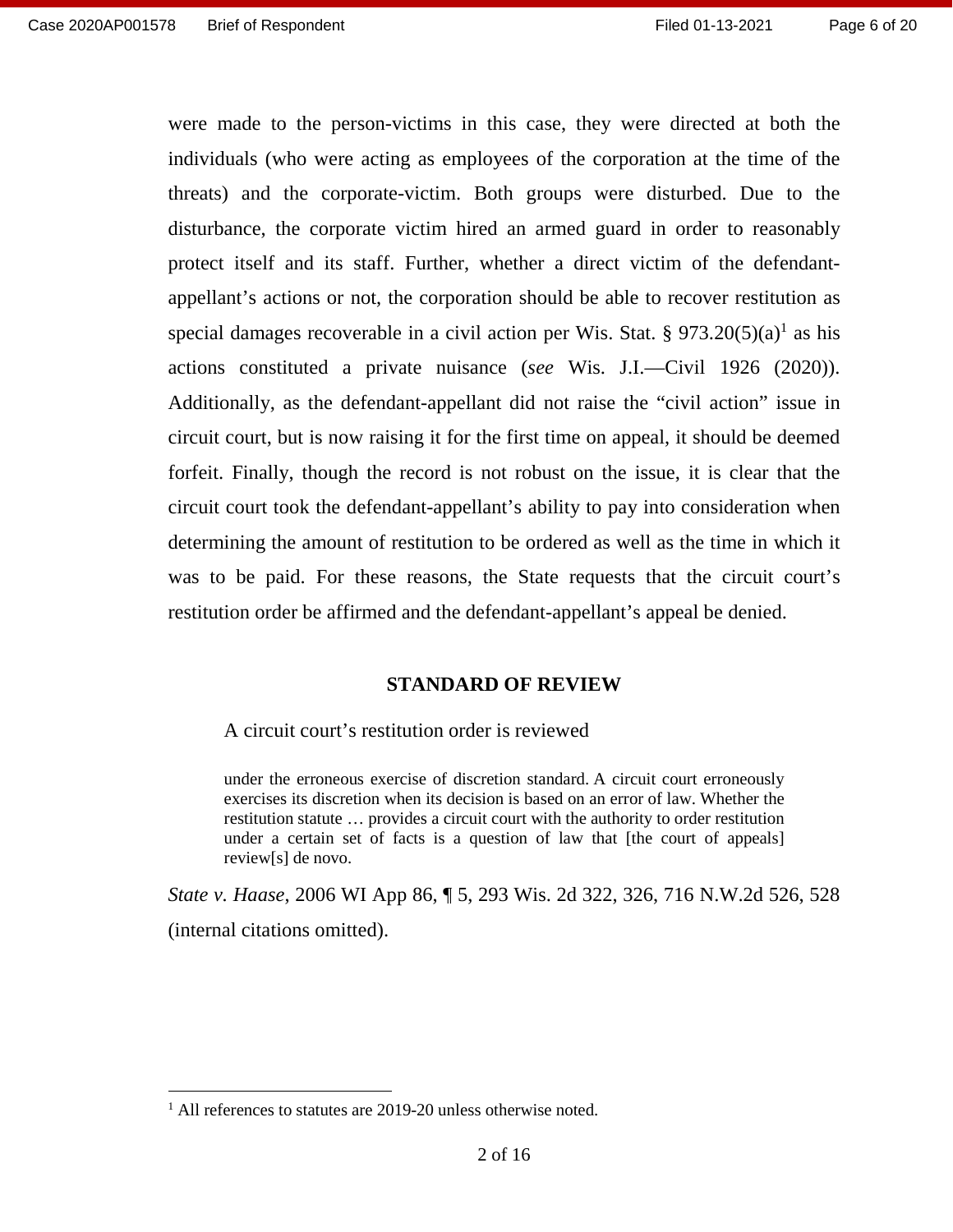#### I. Both the Corporation and the Individual Employees of that Corporation Threatened by the Defendant-Appellant are Victims of his Criminal Conduct. **I. Both the Corporation and the Individual Employees of that Corporation Threatened by the Defendant-Appellant are Victims of his Criminal Conduct.**

The defendant-appellant correctly notes that there may be cases of The defendant-appellant correctly notes that there may be cases of disorderly conduct with no victim. See Def.-App. Brief, 8 citing State v. Vinje, 201 Wis. 2d 98, 104, 548 N.W.2d 118, 120-21 (Ct. App. 1996). This case is, however, not one of them. As is clear from the record, the individual people to whom the defendant-appellant made the threats (CES, KKD, JJH, and CZ) are victims of his disorderly conduct with no victim. *See* Def.-App. Brief, 8 citing *State v. Vinje*, 201 Wis. 2d 98, 104, 548 N.W.2d 118, 120-21 (Ct. App. 1996). This case is, however, not one of them. As is clear from the record, the ind corporation itself is also a victim of the criminal conduct.

corporation itself is also a victim of the criminal conduct.<br>Though the term "victim" is not really defined in Wis. Stat. § 973.20(1r), another statutory definition of the term would seem to fit this scenario.<br>Specifically, Wis. Stat. §  $950.02(4)(a)1$  defines a victim as "[a] person against Specifically, Wis. Stat. § 950.02(4)(a)1 defines a victim as "[a] person against whom a crime has been committed." A "person" is defined as including "all whom a crime has been committed." A "person" is defined as including "all partnerships, associations[,] and bodies politic or corporate." Wis. Stat. § 990.01(26). Thus it seems clear that both the individual people to whom the defendant-appellant made the threats as well as the corporation at which he directed the threats can fit within this statutory definition of "victim." The question then becomes whether the defendant-appellant's disorderly conduct was sufficiently directed at the corporation to "provoke a disturbance" in the corporation's perspective. See Wis. Stat. § 947.01(1). Based on the facts of the case, the defendant-appellant's was sufficiently directed at the corporation to "provoke a disturbance" in the corporation's perspective. "provoke a disturbance" in the corporation's perspective. partnerships, associations[,] and bodies politic or corporate." Wis. Stat. § 990.01(26). Thus it seems clear that both the individual people to whom the defendant-appellant made the threats as well as the corporation at wh Thus 2020/001578 Brief of Respondent<br>
Inserting This Correlation and the Individual Employees of that<br>
Corporation Turestened by the Defendant-Appellant are Vietins of<br>
Inserting Confident Conduct.<br>
The defendant-speplina

As described in the criminal complaint, the defendant-appellant directly threatened the corporate office ("Tim said fuck all of those assholes down at Corporate. I will go down to Boca and shoot them all."). Complaint, 2; appendix 101. What is more, he made threats toward the corporate office and officers while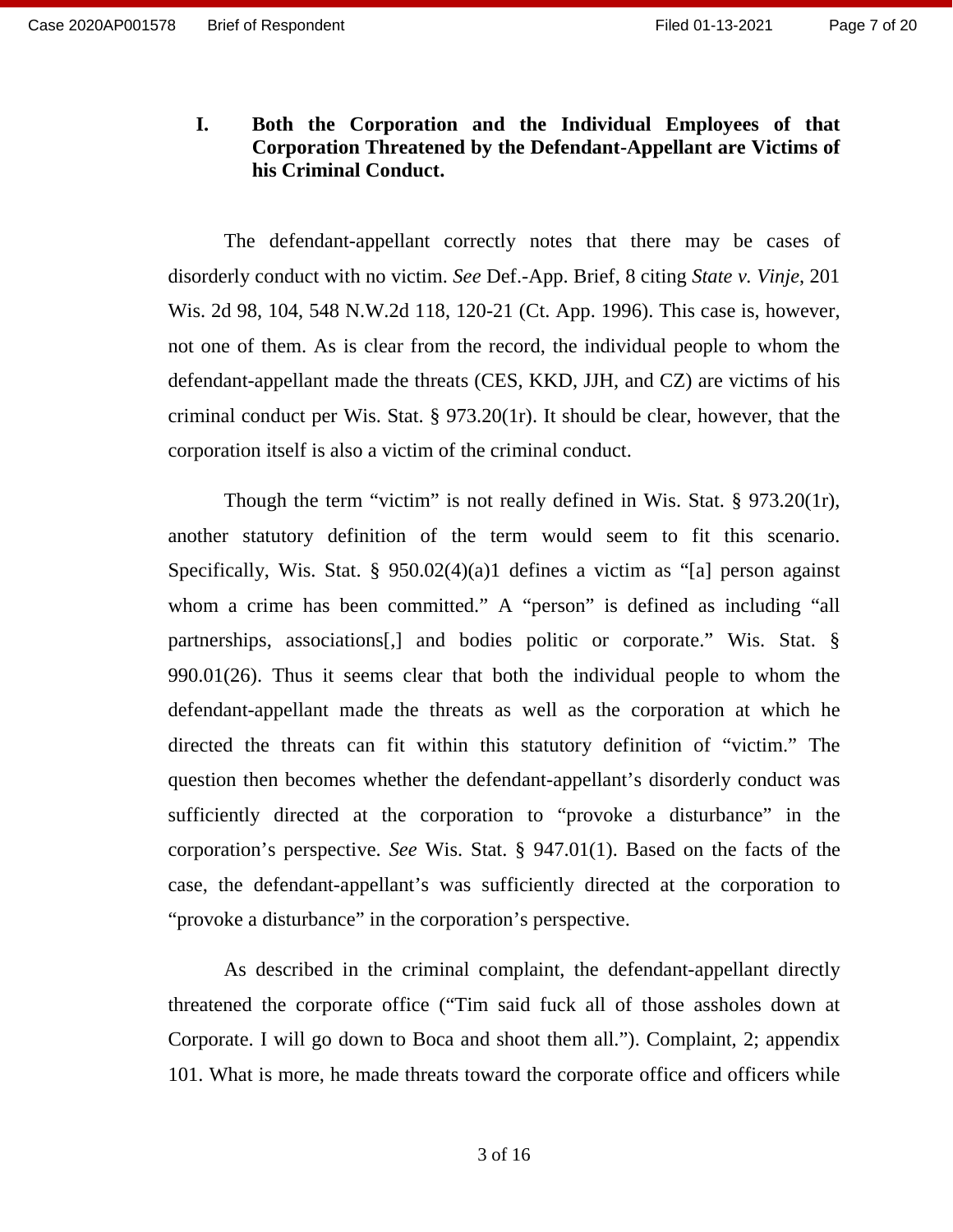in a conversation with his supervisor, employed by the corporation (CES). *Id*. He further threatened the corporation and the corporate offices while in a conversation further threatened the corporation and the corporate offices while in a conversation with an individual from the corporate office (CZ), stating, "I will kill them all from Corporate...I will kill them all." *Id*. Later that day, he apparently stated that "the fucker from corporate is a joke and all of those [f]uckers from corporate need to be taken out." Id. Given these facts, the corporation itself was concerned about to be taken out." *Id*. Given these facts, the corporation itself was concerned about<br>and disturbed by the statements made the defendant-appellant. Thus, the corporation should be considered a victim of the crime, specifically a direct victim. with an individual from the corporate office (CZ), stating, "I will kill them all<br>from Corporate...I will kill them all." *Id*. Later that day, he apparently stated that<br>"the fucker from corporate is a joke and all of thos

The distinction between a direct and indirect victim of a crime is discussed in State v. Ortiz, 2001 WI App 215, ¶ 20, 247 Wis. 2d 836, 845-46, 634 N.W.2d 860, 865. There, the court of appeals noted that corporation should be considered a victim of the crime, specifically a direct<br>victim.<br>The distinction between a direct and indirect victim of a crime is discussed<br>in *State v. Ortiz*, 2001 WI App 215,  $\P$  20, 247 Wis. 2d

[w]here the defendant's conduct indirectly causes damage or loss to the governmental entity, the entity is a passive, not a direct, victim and is not entitled to restitution.... Conversely, where the defendant's conduct di governmental entity, the entity is a passive, not a direct, victim and is not entitled to restitution.... Conversely, where the defendant's conduct directly causes damage or loss to the governmental entity, the entity is a direct or actual victim and is entitled to restitution.

While the distinction being discussed in *Ortiz* was in the context of a governmental entity (the City of Racine) attempting to recover restitution (in the governmental entity (the City of Racine) attempting to recover restitution (in the form of overtime wages paid during a police standoff with the defendant), it can<br>serve as a useful analogy to the case at bar when the facts are viewed through the serve as a useful analogy to the case at bar when the facts are viewed through the Ortiz lens. Here, the defendant-appellant was directly threatening to kill the individual employees of the corporation as well as threatening to kill individuals at the corporation's home office. See Complaint, 2, appendix 101. The corporation (an entity) is not a "passive" victim, as described above. Rather, it is a victim Ortiz lens. Here, the defendant-appellant was directly threatening to kill the individual employees of the corporation as well as threatening to kill individuals at the corporation's home office. *See* Complaint, 2, appen 2001 WI App 215, ¶ 20. As such, it is both statutorily and constitutionally entitled 2001 WI App 215, ¶ 20. As such, it is both statutorily and constitutionally entitled to restitution. See Wis. Stat. § 973.20(1r); State v. Johnson, 2002 WI App 166, ¶ to restitution. *See* Wis. Stat. § 973.20(1r); *State v. Johnson*, 2002 WI App 166, ¶ 16, 256 Wis. 2d 871, 882-83, 649 N.W.2d 284, 289; and Wis. Const. art. I § First 01-13-2021 Frame Principles of the Space of the Constrainer of CES). *Id.* He further three denoted the component of the constrainer of the simulation with an individual from the conportation and the conportation wi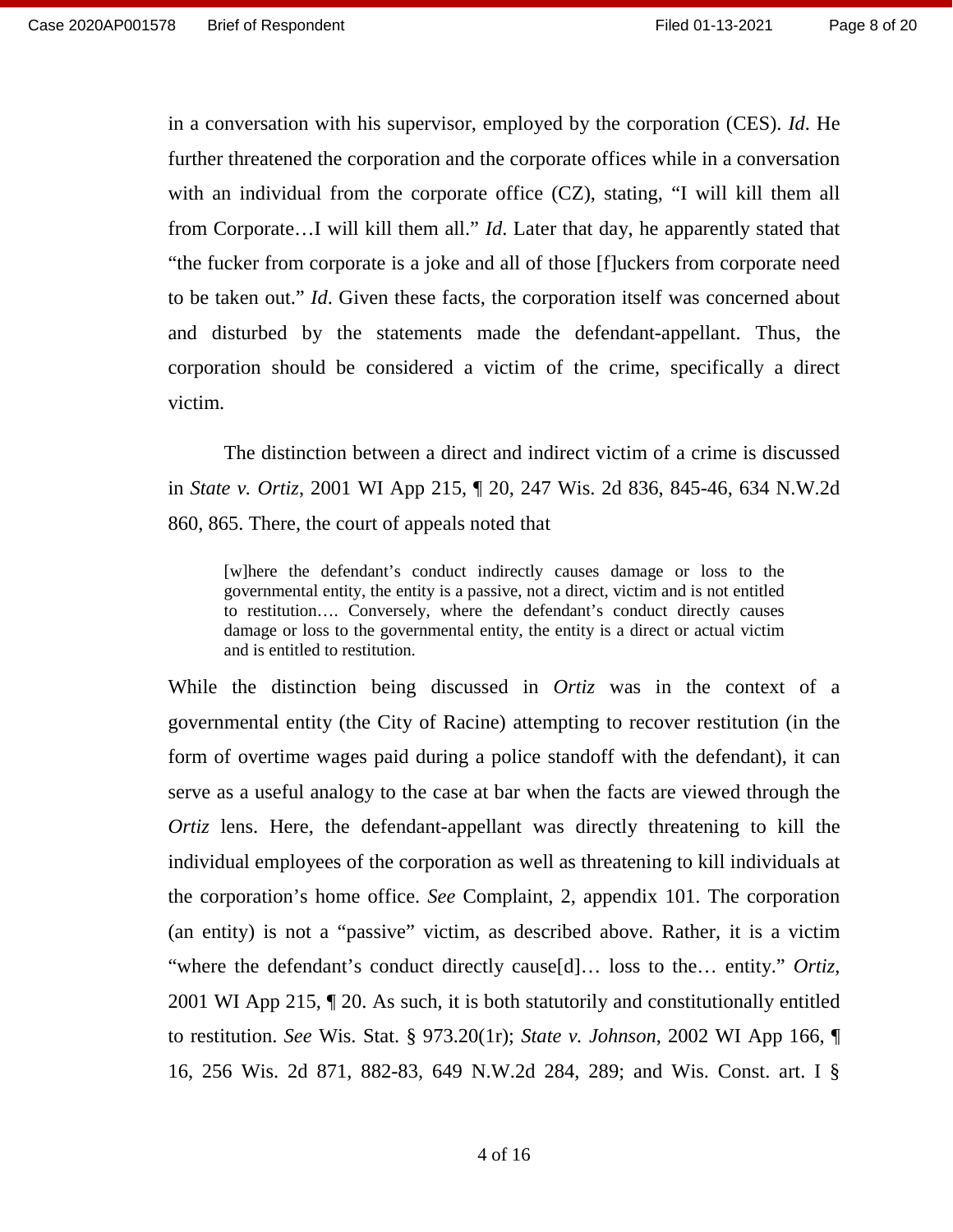9m(2)(m). The next issue which must be broached is under which statutory 9m(2)(m). The next issue which must be broached is under which statutory mechanism restitution may be ordered. mechanism restitution may be ordered.

#### II. The Costs Associated with the Armed Guard Hired by the Corporation are Special Damages Recoverable as Restitution Under Wis. Stat. § 973.20(5)(a). **II.** The Costs Associated with the Armed Guard Hired by the Corporation are Special Damages Recoverable as Restitution Under Wis. Stat. § 973.20(5)(a).

As discussed above, it is the State's contention that the corporation in this case is a direct victim of the defendant-appellant's criminal conduct. However, regardless of that determination, the corporation should still be allowed to recover the cost of the armed guard as "special damages" pursuant to Wis. Stat. §§  $973.20(5)(a)$  and (d). As discussed above, it is the State's contention that the corporation in this case is a direct victim of the defendant-appellant's criminal conduct. However, regardless of that determination, the corporation should still b

As discussed by the court of appeals in State v. Johnson,

We have held that Wis. Stat. § 973.20(1r) creates a presumption that restitution We have held that Wis. Stat.  $\S$  973.20(1r) creates a presumption that restitution will be ordered in criminal cases and that the restitution statute should be interpreted broadly to allow victims of crime to recover their losses. The circuit court's authority to order restitution extends to certain types of lost income and reasonable out-of-pocket expenses resulting from cooperating in the investigation and prosecution of the crime, as well as to "all special damages, but not general damages, substantiated by evidence in the record, which could be recovered in a civil action against the defendant for his or her conduct in the commission of a crime considered at sentencing." Section 973.20(5). Additionally, before a circuit court orders restitution, there must be a showing that the defendant's criminal activity was a substantial factor in causing the claimed losses. activity was a substantial factor in causing the claimed losses. interpreted broadly to allow victims of crime to recover their losses. The circuit<br>court's authority to order restitution extends to certain types of lost income and<br>reasonable out-of-pocket expenses resulting from coopera Final 01-14-2021 Final 01-14-2021 Final 01-14-2021 Final 01-14-2021 Final 01-14-2021 Final 01-14-2021 Final 01-14-2021 Final 01-14-2021 Final 01-14-2021 Final Control method (and the computation method of the computation

2002 WI App 166, ¶ 16 (internal citations omitted).

In Johnson, the defendant was convicted of false imprisonment and 2002 WI App 166, ¶ 16 (internal citations omitted). In *Johnson*, the defendant was convicted of false imprisonment and disorderly conduct for crimes committed against two young children, one of whom lived near to his parents' home.  $Id$ .  $\P$  2. Johnson was ordered to pay restitution to the child-victim's step-father in part to cover the expense of the installation of a home security system. *Id*. **[6.** He appealed the restitution order. *Id*. disorderly conduct for crimes committed against two young children, one of whom<br>lived near to his parents' home. *Id*.  $\P$  2. Johnson was ordered to pay restitution to<br>the child-victim's step-father in part to cover the ex

The court of appeals upheld the restitution order concerning the home security system, noting the quote above, and agreed with the defendant that the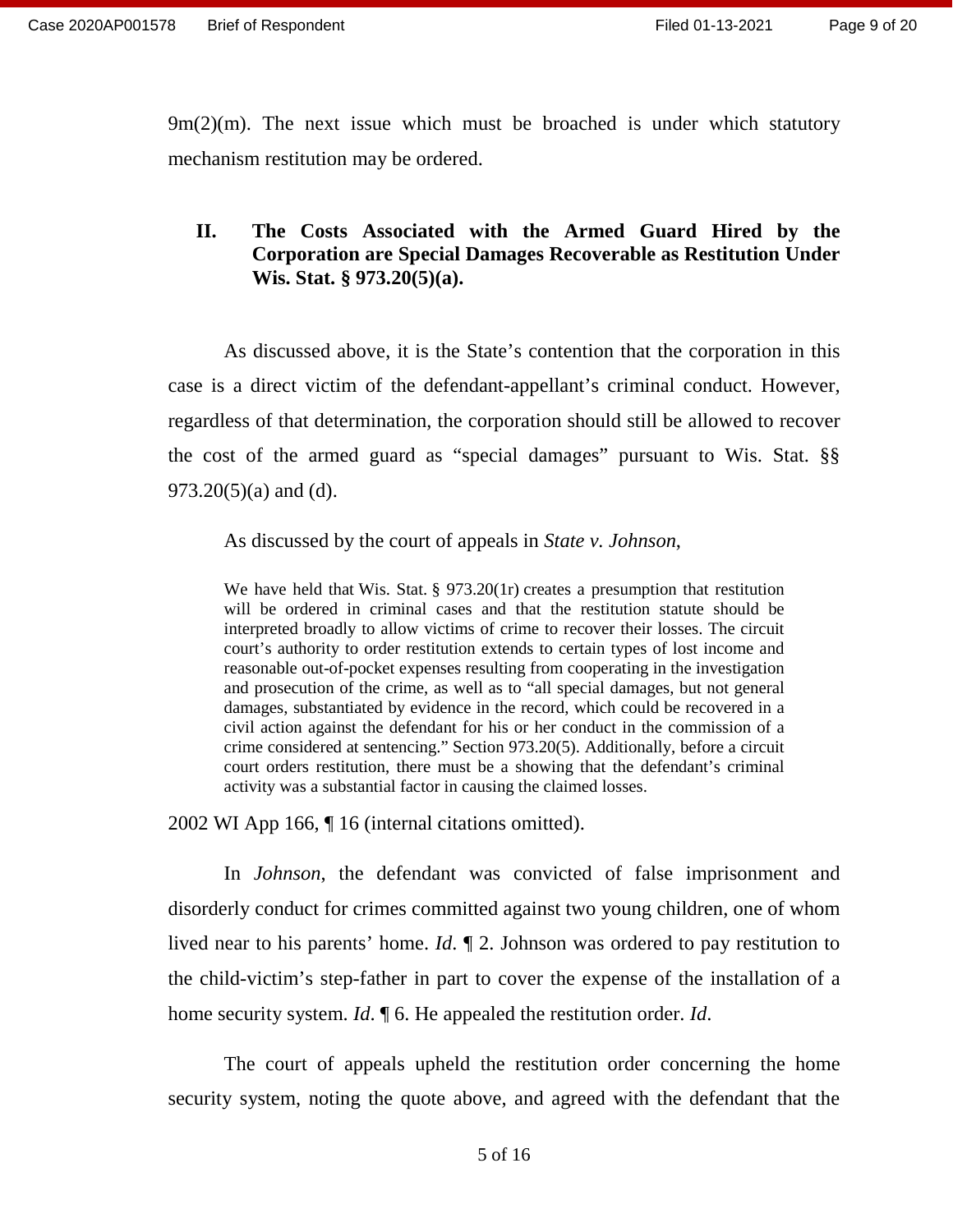step-father was not a statutory victim for restitution purposes but that he was step-father was not a statutory victim for restitution purposes but that he was<br>nevertheless entitled to restitution as a "person who has compensated a victim for a loss otherwise compensable under this section" pursuant to Wis. Stat. § 973.20(5)(d). *Id*.  $\P\P$  16 – 21. Much like the defendant in *Johnson* did not challenge that his criminal activity was a substantial factor in cau 973.20(5)(d). *Id.*  $\P$ [16 – 21. Much like the defendant in *Johnson* did not challenge that his criminal activity was a substantial factor in causing the claimed losses (see Johnson, 2002 WI App 166, ¶ 16 and n. 5), the defendant-appellant here similarly *Johnson*, 2002 WI App 166, ¶ 16 and n. 5), the defendant-appellant here similarly does not seem to challenge that his conduct (overt threats to kill corporate does not seem to challenge that his conduct (overt threats to kill corporate employees) was a substantial factor in the corporation's decision to hire an armed employees) was a substantial factor in the corporation's decision to hire an armed guard. Thus, based on the defendant-appellant's arguments, if Wis. Stat. §§ guard. Thus, based on the defendant-appellant's arguments, if Wis. Stat. §§ 973.20(5)(a) and/or (d) apply to this case, then restitution was properly ordered to 973.20(5)(a) and/or (d) apply to this case, then restitution was properly ordered to the corporation. the corporation.

The defendant-appellant has claimed that the aforementioned statutory The defendant-appellant has claimed that the aforementioned statutory provisions do not apply to the corporation's restitution claim because the claim is<br>not something "which could be recovered in a civil action against the defendant." not something "which could be recovered in a civil action against the defendant." Def.-App. Brief, 10. It is clear that the cost of the guard was a "specific expenditure by the victim [or on the victim's behalf] paid out because of the crime," thus it falls within the definition of a "special damage" (State v. Behnke, 203 Wis. 2d 43, 61, 553 N.W.2d 265, 273 (Ct. App. 1996)), However, the question remains as to whether those costs would be recoverable in a civil action. Def.-App. Brief, 10. It is clear that the cost of the guard was a "specific<br>expenditure by the victim [or on the victim's behalf] paid out because of the<br>crime," thus it falls within the definition of a "special damage" (

The State asserts that the corporation's costs for hiring a guard would be recoverable as special damages, specifically in an action for private nuisance by intentional conduct. As described in Wis. J.I. Civil—1926 (2020), there are four elements to an intentional private nuisance. First, it must be shown that a private nuisance (which is an interference with the private use and enjoyment of the land) existed. *Id*. The State believes that this can readily be shown from the case facts as the defendant-appellant threatened to kill multiple people "in Boca" as well as the defendant-appellant threatened to kill multiple people "in Boca" as well as mentioning that other individuals from corporate needed to be "taken out." mentioning that other individuals from corporate needed to be "taken out." Complaint, 2, appendix 101. It stands to reason that each employee threatened, and Complaint, 2, appendix 101. It stands to reason that each employee threatened, and

6 of 16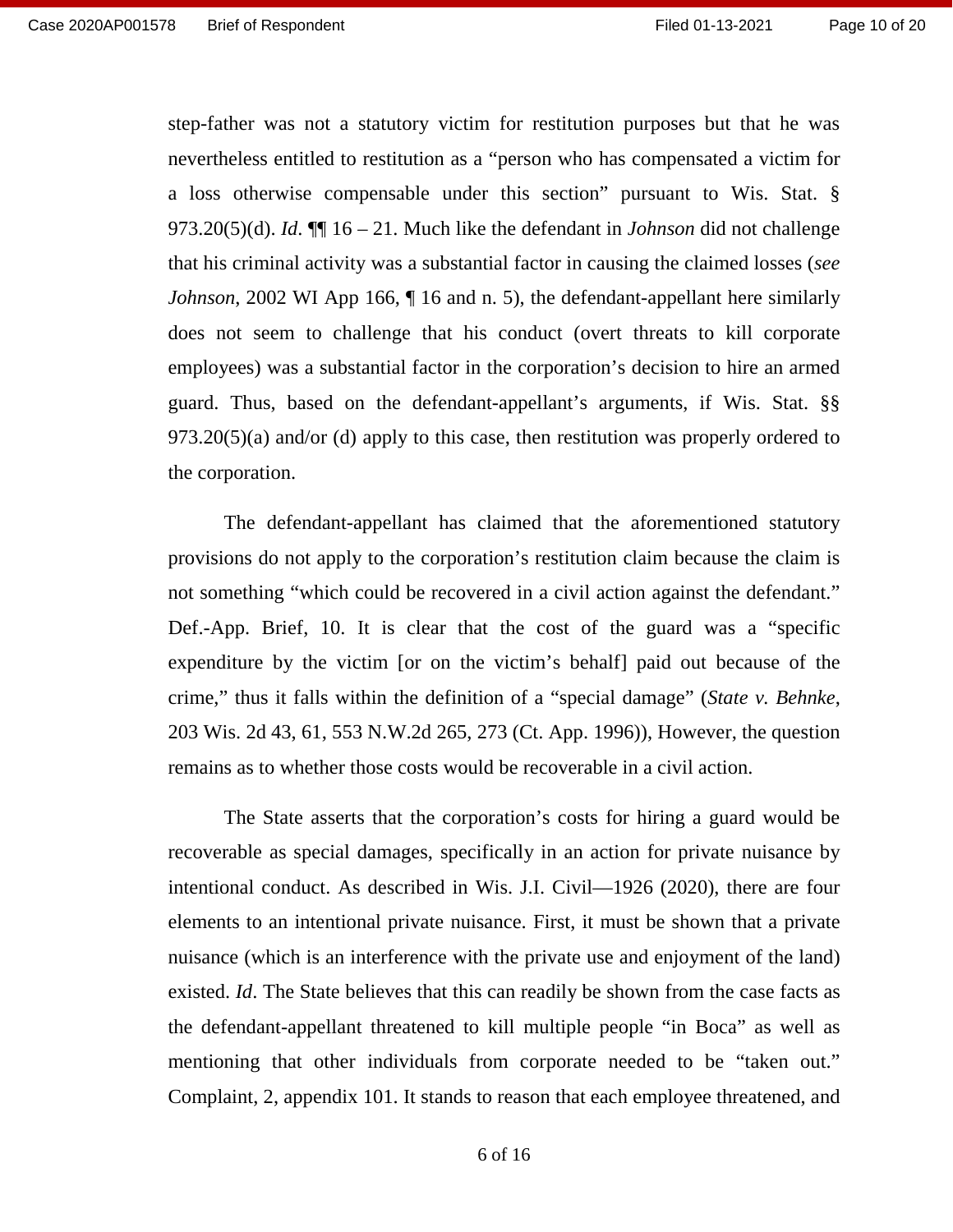the corporation as a whole, would be less able to enjoy/use their workplace/property. workplace/property.

Second, it requires a "significant harm." Wis. J.I.—Civil 1926 (2020). Here, "significant harm means harm involving more than a slight inconvenience or Second, it requires a "significant harm." Wis. J.I.—Civil 1926 (2020).<br>Here, "significant harm means harm involving more than a slight inconvenience or petty annoyance." *Id.* "If the ordinary persons living in the communi regard the interference as substantially offense, seriously annoying[,] or<br>intolerable, then the interference is significant." *Id*. As noted in the instruction, "it<br>is sometimes difficult to determine whether the interfer intolerable, then the interference is significant." *Id*. As noted in the instruction, "it is sometimes difficult to determine whether the interference is significant;" however, the State contents that it is clear in this case that the interference was however, the State contents that it is clear in this case that the interference was<br>significant. Given today's political climate and the overall recent trend of increased mass-shootings per year<sup>2</sup> (with the exception of 2020, likely due to the increased mass-shootings per year<sup>2</sup> (with the exception of 2020, likely due to the pandemic), the State does not believe it would be possible that any of the defendant-appellant's co-workers or supervisors could feel anything but<br>substantially offended, seriously annoyed, and that his actions were intolerable. substantially offended, seriously annoyed, and that his actions were intolerable. Thus, his actions here can only be categorized as a "significant" interference. First 0761578 Erist of Responsent<br>
the coopyristics a structure which would be less able to enjoyives their<br>
workshoce/property.<br>
Second, it requires a "significant harm." Wis J.I.—Givil 1926 (2020).<br>
Here, "significant h

The third element is that the defendant-appellant intentionally caused the Thus, his actions here can only be categorized as a "significant" interference.<br>The third element is that the defendant-appellant intentionally caused the<br>private nuisance. Wis. J.I.—Civil 1926 (2020). Given the facts alre this brief as well as those of the complaint and transcript from the restitution this brief as well as those of the complaint and transcript from the restitution<br>hearing recited by the circuit court, it is absolutely clear that the defendantappellant intentionally made the at-issue statements.

The fourth and final element is that the defendant-appellant's actions "in causing the nuisance [were] unreasonable." *Id*. The intentional private nuisance "is unreasonable if the gravity of the harm outweighs the utility of the actor's conduct." *Id.* It would seem impossible to the State that the defendant-appellant could possibly claim his conduct had any utility whatsoever, as it was indeed (and appellant intentionally made the at-issue statements.<br>The fourth and final element is that the defendant-appellant's actions "in<br>causing the nuisance [were] unreasonable." *Id*. The intentional private nuisance "is<br>unreaso

<sup>&</sup>lt;sup>2</sup> Number of Mass Shootings in the United States between 1982 and 2020. Statista. https://www.statista.com/statistics/811487/number-of-mass-shootings-in-the-us/. Accessed 1/6/2021.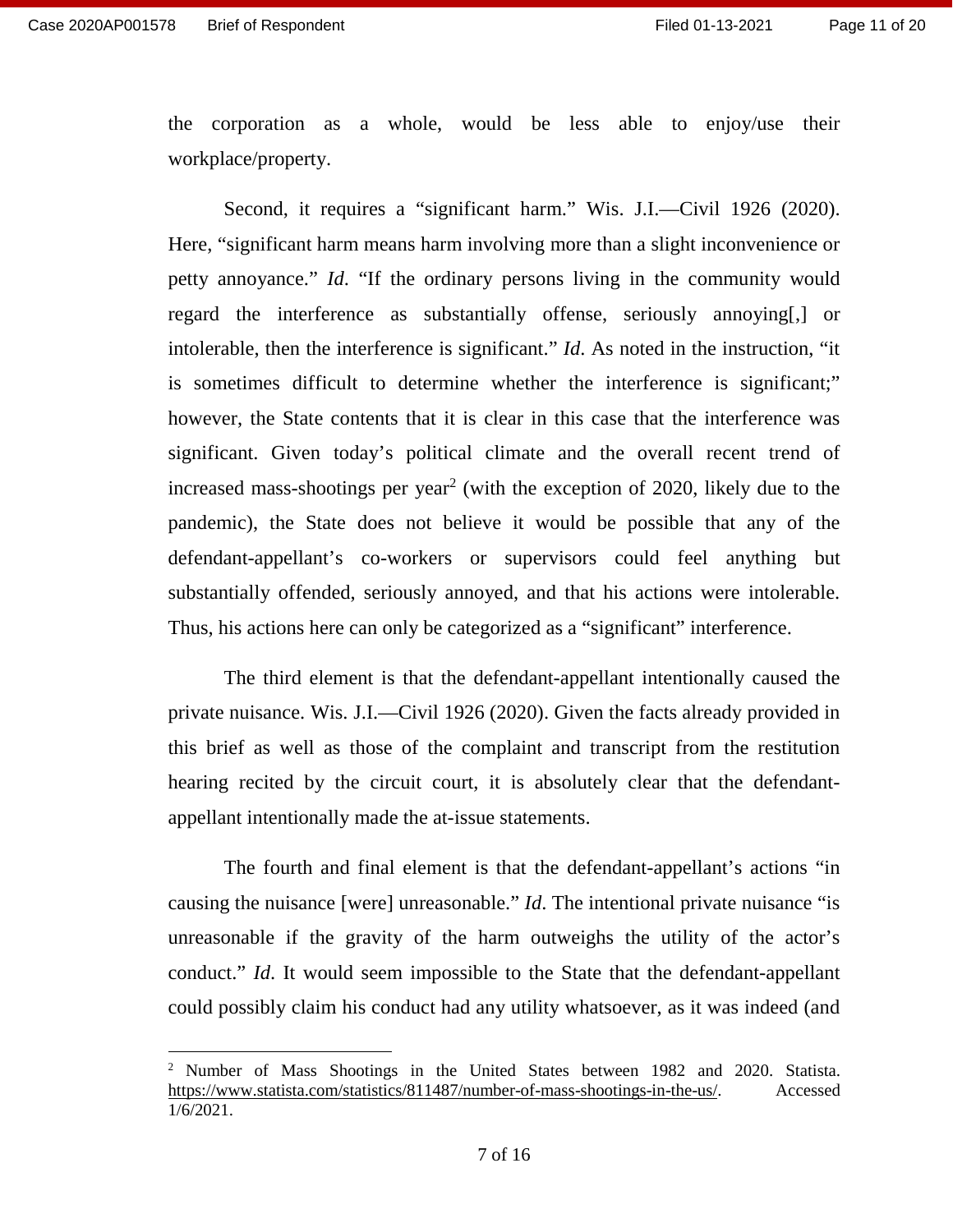admittedly plead-to) criminal disorderly conduct. It also seems clear that the admittedly plead-to) criminal disorderly conduct. It also seems clear that the demonstrated gravity of harm to the other employees' and the corporation's enjoyment of its property was substantial.

As has been shown, the corporation paid to provide an armed guard in direct response to the defendant-appellant's conduct. This was done to protect both the corporation and its employees, and to restore a sense of security to its property. As has also been shown, the defendant-appellant's conduct constituted a private intentional nuisance. Therefore, the amount paid for the armed guard's services are recoverable under either Wis. Stat. § 973.20(5)(a) if the court determines that the corporation was a victim, or under Wis. Stat. §§ 973.20(5)(a) and (d) if the corporation is not a victim. enjoyment of its property was substantial.<br>As has been shown, the corporation paid to provide an armed guard in direct response to the defendant-appellant's conduct. This was done to protect both the corporation and its employees, and to restore a sense of security to its property.<br>As has also been shown, the defendant-appellant's conduct constituted a private<br>intentional nuisance. Therefore, the amount paid for th

# **III.** The Defendant-Appellant Forfeited the "Civil Action" Claim in § II as it was not Raised in the Circuit Court. as it was not Raised in the Circuit Court.

The claim addressed in the preceding section should be deemed forfeited as The claim addressed in the preceding section should be deemed forfeited as<br>it was not raised in the circuit court. While both the arguments regarding the corporation being a victim and concerning the defendant—appellant's ability to pay corporation being a victim and concerning the defendant–appellant's ability to pay were raised in circuit court, the "civil action" claim was not. Generally speaking, when an argument is advanced for the first time on appeal, it is deemed forfeited. when an argument is advanced for the first time on appeal, it is deemed forfeited. See, e.g., Marotz v. Hallman, 2007 WI 89, ¶ 16, 302 Wis. 2d 428, 441, 734 N.W.2d 411, 417. While an appellate court has discretion to ignore the forfeiture/waiver, it is also recognized that the "normal procedure in criminal cases is to address waiver within the rubric of the ineffective assistance of counsel." State v. Erickson, 227 Wis. 2d 758, 766, 596 N.W.2d 749, 754 (1999). See, e.g., Marotz v. Hallman, 2007 WI 89, ¶ 16, 302 Wis. 2d 428, 441, 734 N.W.2d 411, 417. While an appellate court has discretion to ignore the forfeiture/waiver, it is also recognized that the "normal procedure in crimin

State v. Erickson, 227 Wis. 2d 758, 766, 596 N.W.2d 749, 754 (1999).<br>In order to have been ineffective, the defendant-appellant's trial counsel must have performed deficiently and that deficient performance must have must have performed deficiently and that deficient performance must have<br>prejudiced him. *Strickland v. Washington*, 466 U.S. 668, 687 (1984). Not only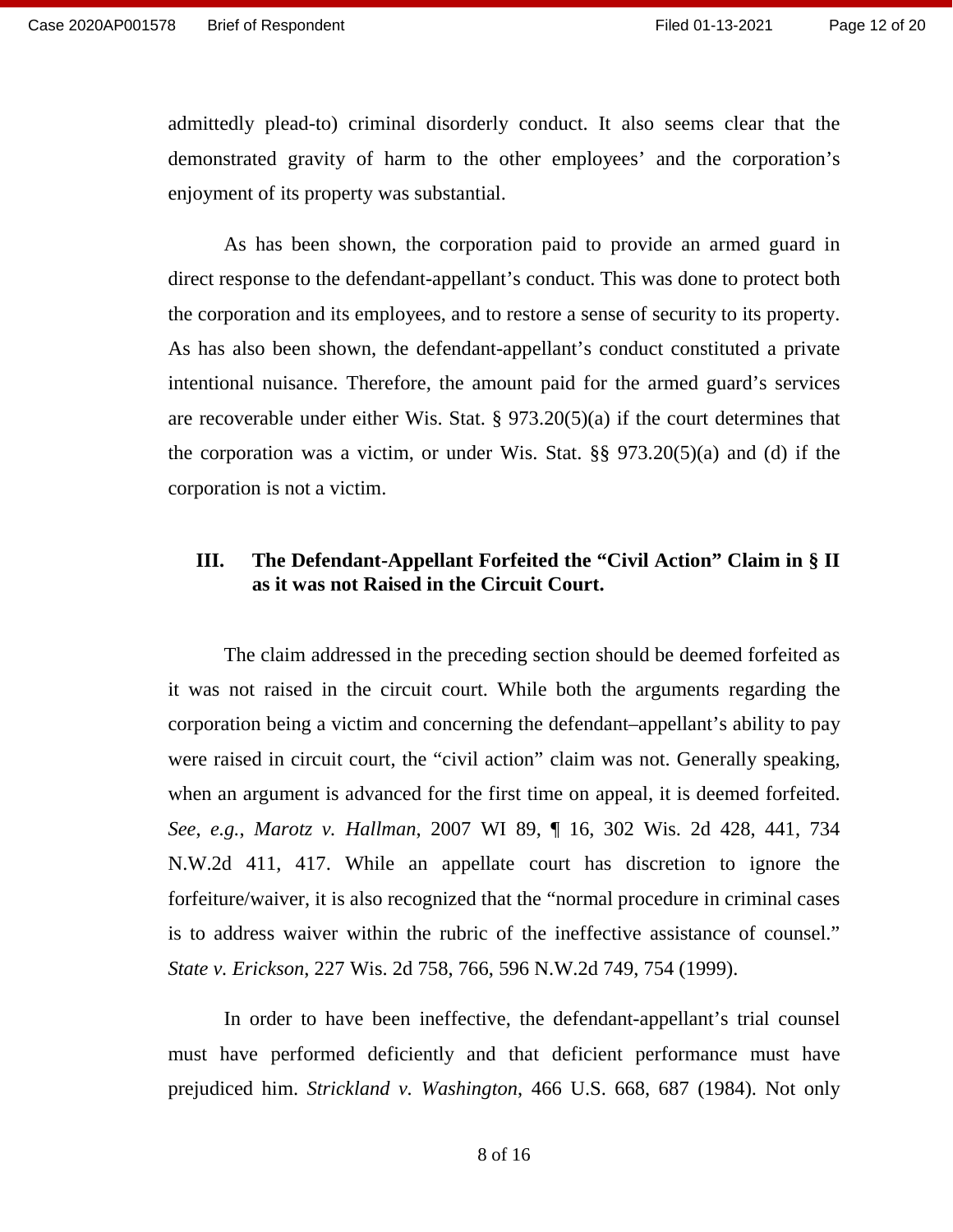must the performance have been deficient, but it must have been "outside the wide must the performance have been deficient, but it must have been "outside the wide<br>range of professionally competent assistance." *Id*. It also must be shown that, absent counsel's errors, there exists "a reasonable probability that... the result of absent counsel's errors, there exists "a reasonable probability that… the result of the proceeding would have been different." *Id.* at 694. Given that there are the proceeding would have been different." *Id.* at 694. Given that there are multiple published cases in which security systems or locks<sup>3</sup> were deemed to be appropriate subjects of restitution orders<sup>4</sup>, yet seemingly only one, unpublished but citable case (State v. Steppke, No. 2017AP1683-CR, unpublished slip op. (Wis. Ct. appropriate subjects of restitution orders<sup>4</sup>, yet seemingly only one, unpublished but<br>citable case (*State v. Steppke*, No. 2017AP1683-CR, unpublished slip op. (Wis. Ct.<br>App. Mar. 1, 2018)<sup>5</sup> discussing the "civil action App. Mar. 1, 2018))<sup>5</sup> discussing the "civil action" portion of Wis. Stat.  $\S$  973.20(5)(a), it can hardly be said that failure of trial counsel to raise the "civil" action" issue rises to the level of deficient performance under *Strickland* or<br>ineffective assistance of counsel.<br>As the "civil action" issue was not raised in the circuit court, but is only ineffective assistance of counsel.

As the "civil action" issue was not raised in the circuit court, but is only now being raised on appeal, the issue should be deemed forfeited and reviewed now being raised on appeal, the issue should be deemed forfeited and reviewed through the lens of ineffective assistance of counsel. Further, trial counsel was not through the lens of ineffective assistance of counsel. Further, trial counsel was not ineffective for failing to raise the issue considering the current state of the law. ineffective for failing to raise the issue considering the current state of the law. Therefore, the restitution order was properly made. Therefore, the restitution order was properly made.

#### IV. The Circuit Court did not Erroneously Exercise its Discretion by Ordering the Defendant-Appellant to pay \$14,755 Restitution, and it Properly Considered his Ability to pay. **IV. The Circuit Court did not Erroneously Exercise its Discretion by Ordering the Defendant-Appellant to pay \$14,755 Restitution, and it Properly Considered his Ability to pay.**

The defendant-appellant is indeed correct that, once at issue, the circuit The defendant-appellant is indeed correct that, once at issue, the circuit court must take his ability to pay into consideration when ordering restitution. See, court must take his ability to pay into consideration when ordering restitution. *See*,

<sup>&</sup>lt;sup>3</sup> Security systems and locks are not the same as armed guards; however, the systems, guards, locks, and other security measures serve the same purpose: to restore a sense of security to the victims who have lost that sense of security. <sup>3</sup> Security systems and locks are not the same as armed guards; however, the systems, guards, locks, and other security measures serve the same purpose: to restore a sense of security to the victims who have lost that sen

<sup>4</sup> State v. Johnson, 2002 WI App 166; State v. Behnke, 203 Wis. 2d 43 (Ct. App. 1996); etc. <sup>4</sup> *State v. Johnson*, 2002 WI App 166; *State v. Behnke*, 203 Wis. 2d 43 (Ct. App. 1996); etc.

<sup>&</sup>lt;sup>5</sup> It should be noted that in *Steppke*, the court of appeals took the "civil action" issue as being conceded by the State due to it not being addressed in the State's response brief. *Steppke*, No. conceded by the State due to it not being addressed in the State's response brief. Steppke, No. 2017AP1683-CR,  $\P$  1. While the State is not suggesting that the *Steppke* decision was incorrect, it merits notation that only one side of the argument was explored in that case, thus overt reliance on it may be misplaced. 2017AP1683-CR, ¶ 1. While the State is not suggesting that the *Steppke* decision was incorrect, it merits notation that only one side of the argument was explored in that case, thus overt reliance on it may be misplaced.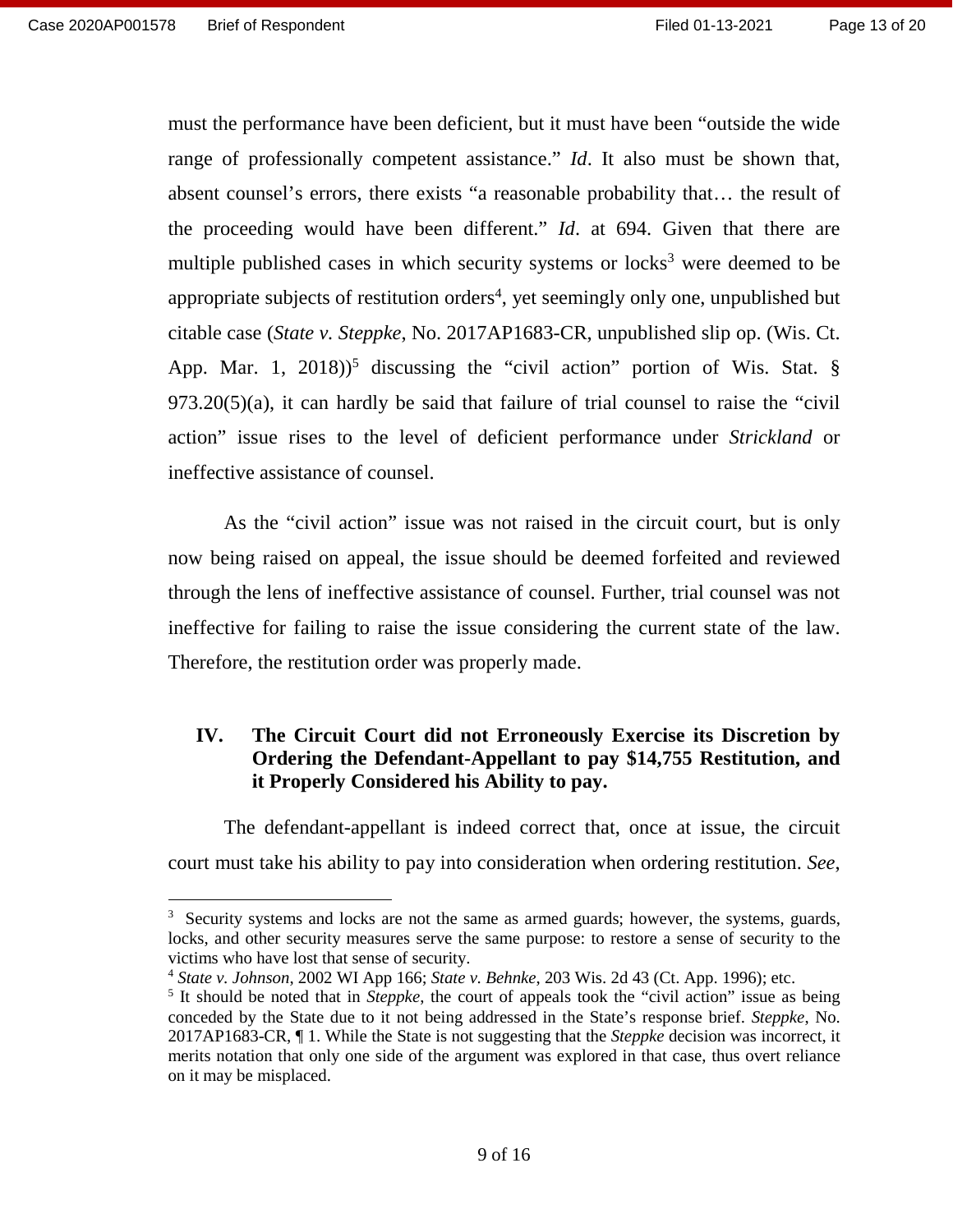e.g., State v. Fernandez, 2009 WI 29, ¶ 23, 316 Wis. 2d 598, 613, 764 N.W.2d 509, 516. However, the State disagrees with his assertion that the circuit court in 509, 516. However, the State disagrees with his assertion that the circuit court in this case did not take his ability to pay into consideration. this case did not take his ability to pay into consideration.

As discussed in the defendant-appellant's brief (at 16), Wis. Stat. § As discussed in the defendant-appellant's brief (at 16), Wis. Stat. § 973.20(13)(a) lists a number of factors which a court must consider "in determining whether to order restitution and the amount thereof." Id. The defendant-appellant also presented evidence concerning his ability to pay, specifically that he makes approximately \$960 per month with monthly expenses of between \$800 and \$900 per month and that he is \$10,000 in debt. Def.-App. Br. determining whether to order restitution and the amount thereof." *Id*. The defendant-appellant also presented evidence concerning his ability to pay, specifically that he makes approximately \$960 per month with monthly ex I'm mindful that Mr. Wright current does not have the ability to pay, write out a I'm mindful that Mr. Wright current does not have the ability to pay, write out a check for \$14,755. I do need to take into account his ability to pay, as well as I believe the statute allows me to set a payment plan." Appendix 131: 17-21. While<br>this is perhaps not the most lengthy, full, or robust record that could have been this is perhaps not the most lengthy, full, or robust record that could have been made on the issue, the record still shows that the circuit court considered the defendant's ability to pay when determining how much restitution to order and when to order that it be paid. Thus the question is not whether his ability to pay was considered, but rather whether the circuit court abused its discretion in making its restitution determination. made on the issue, the record still shows that the circuit court considered the defendant's ability to pay when determining how much restitution to order and when to order that it be paid. Thus the question is not whether

As noted in *State v. Queever*,

the purpose of restitution is to return crime victims to the position they were in the purpose of restitution is to return crime victims to the position they were in before the defendant injured them. [Wis. Stat.] § 973.20 reflects a strong equitable public policy that victims should not have to bear the burden of losses if the defendant is capable of making restitution. We therefore construe the restitution statute broadly and liberally to allow victims to recover their losses resulting from the criminal conduct. Moreover, we have consistently recognized that § 973.20 creates a presumption that restitution will be ordered in criminal cases. before the defendant injured them. [Wis. Stat.] § 973.20 reflects a strong equitable public policy that victims should not have to bear the burden of losses if the defendant is capable of making restitution. We therefore c restitution statute broadly and liberally to allow victims to recover their losses<br>resulting from the criminal conduct. Moreover, we have consistently recognized<br>that § 973.20 creates a presumption that restitution will be

State v. Queever, 2016 WI App 87, ¶ 20, 372 Wis. 2d 388, 398-99, 887 N.W.2d *State v. Queever*, 2016 WI App 87, ¶ 20, 372 Wis. 2d 388, 398-99, 887 N.W.2d 912, 917 (internal citations and quotations omitted). 912, 917 (internal citations and quotations omitted).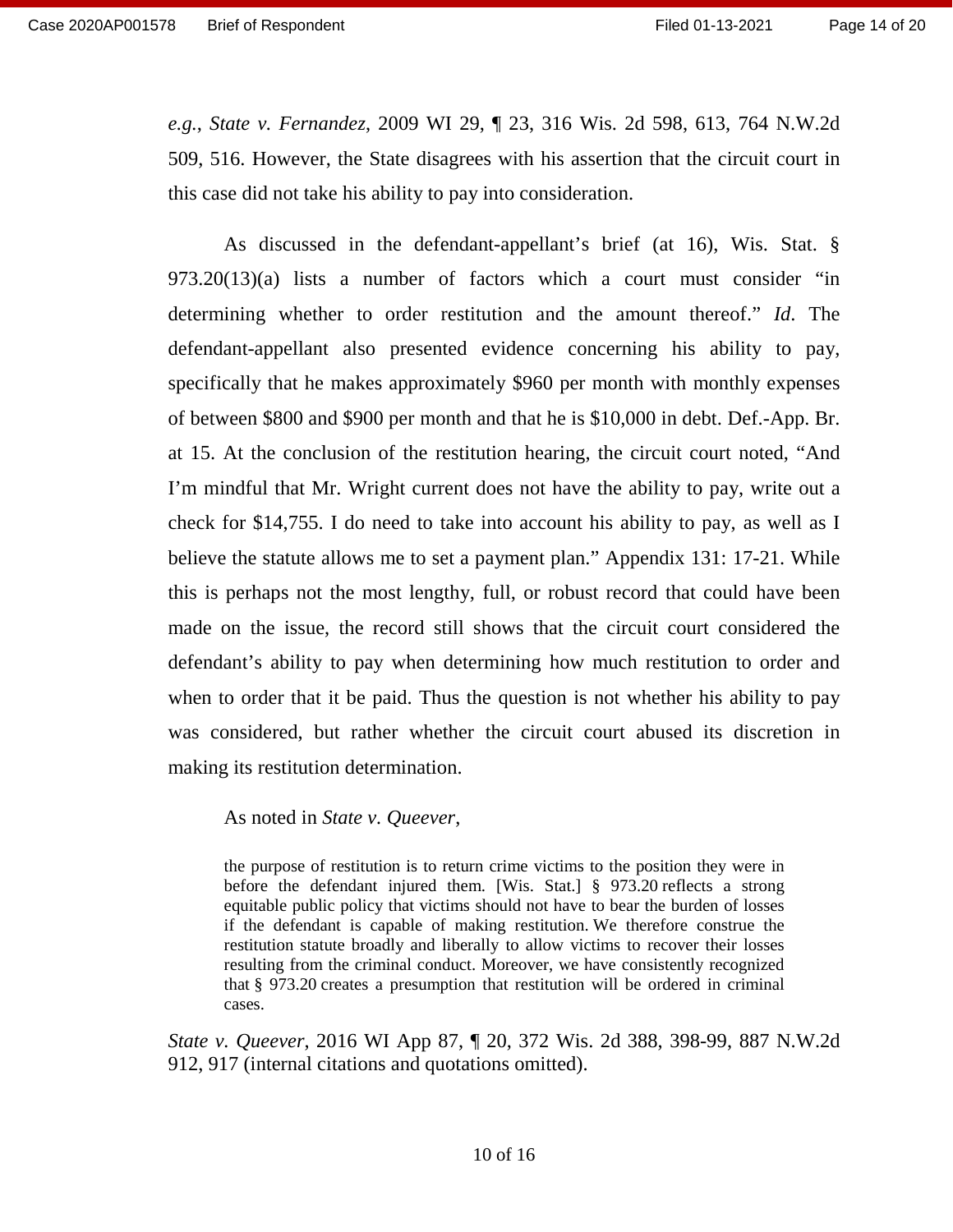Additionally, since Queever, the Wisconsin State Constitution has been amended Additionally, since *Queever*, the Wisconsin State Constitution has been amended to specifically provide victims the right "[t]o full restitution from any person who<br>has been ordered to pay restitution to the victim and to be provided with assistance<br>collecting restitution." Wis. Const. art. I  $\S 9m(2$ has been ordered to pay restitution to the victim and to be provided with assistance collecting restitution." Wis. Const. art. I  $\Sigma(m)$ .

Ultimately, the amount of restitution and when that amount is to be paid in any given case are not dictated by statute, and would therefore seem to be discretionary decisions of the trial court. See State v. Kennedy, 190 Wis. 2d be discretionary decisions of the trial court. See State v. Kennedy, 190 Wis. 2d 252, 261, 528 N.W.2d 9, 13 (Ct. App. 1994). A trial court properly exercises discretion when "it examine[s] the relevant facts, applie[s] the proper legal standard[,] and reache[s] a conclusion that a reasonable judge could reach." Id. at 261-62. Here, the State believes that the circuit court reached a reasonable conclusion, based on "a logical interpretation of the facts." Fernandez, 2009 WI  $29, \P 20.$ 252, 261, 528 N.W.2d 9, 13 (Ct. App. 1994). A trial court properly exercises discretion when "it examine[s] the relevant facts, applie[s] the proper legal standard[,] and reache[s] a conclusion that a reasonable judge cou

29, ¶ 20.<br>In the current case, while the amount of restitution ordered is a large sum of money, so are (for example) the prices of most new and used vehicles. Indeed, many Americans could not walk into car dealership and pay, in-full, on-the-spot, for a new or working-used vehicle. But most Americans, especially in rural areas, nevertheless have vehicles which they have purchased in a manner (payment plan nevertheless have vehicles which they have purchased in a manner (payment plan<br>to a lender) similar to that utilized by the circuit court when it ordered the defendant-appellant to pay restitution (payment plan to a creditor). Had the circuit court ordered the defendant-appellant to immediately pay the total sum owed, that very likely would have been unreasonable; however, it did not. It ordered that he pay the whole sum, but also took his ability to pay into account by ordering him to pay at a set rate: \$100 per month. Quite clearly, this shows that the circuit court took the defendant-appellant's ability to pay the restitution into consideration when formulating its restitution order. when formulating its restitution order. money, so are (for example) the prices of most new and used vehicles. Indeed,<br>many Americans could not walk into car dealership and pay, in-full, on-the-spot,<br>for a new or working-used vehicle. But most Americans, especial defendant-appellant to pay restitution (payment plan to a creditor). Had the circuit<br>court ordered the defendant-appellant to immediately pay the total sum owed, that<br>very likely would have been unreasonable; however, it d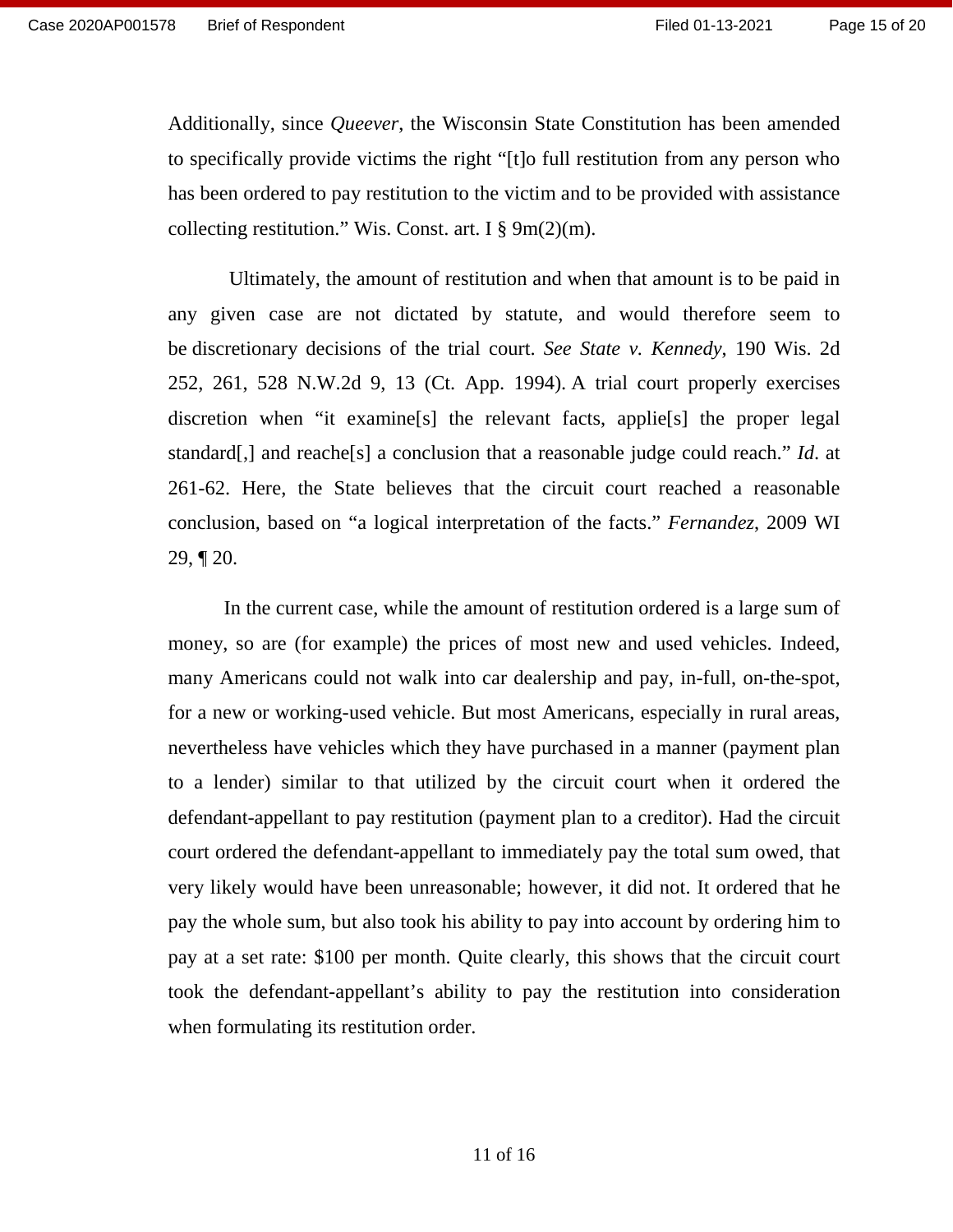The defendant-appellant's argument seems to be that the circuit court The defendant-appellant's argument seems to be that the circuit court<br>erroneously exercised its discretion simply because the defendant-appellant would not be able to pay the restitution immediately, or—because of his financial<br>situation—the amount is just too much (though no "recommended appropriate<br>amount" is proffered). While the State is unable to find any case that i situation—the amount is just too much (though no "recommended appropriate amount" is proffered). While the State is unable to find any case that is directly on point for these issues, both the primary legal issue and the background facts of the point for these issues, both the primary legal issue and the background facts of the Fernandez case may be instructive. *Fernandez* case may be instructive.

In Fernandez, the defendant was an 18-year-old man, living with his mother and attempting to get his GED while working as a dishwasher and making \$5.15 per hour. Id.  $\parallel$  14. After his conviction for taking and driving a vehicle without consent, two restitution hearings were held, wherein the victims and insurers requested restitution in the amount of \$68,794.27. Id. ¶¶ 12, 13, 15. insurers requested restitution in the amount of \$68,794.27. *Id*. ¶¶ 12, 13, 15. During the restitution hearing, Fernandez presented evidence on his ability to pay and indicated that he could perhaps pay \$50 to \$70 per month in restitution. *Id*. and indicated that he could perhaps pay \$50 to \$70 per month in restitution. Id. 14. "The circuit court found that if Fernandez quit his GED program and got a second job, he could afford \$400 a month in restitution," and ordered the full amount of restitution at \$68,794.27. *Id*.  $\P$  15. Fernandez chal second job, he could afford \$400 a month in restitution," and ordered the full amount of restitution at \$68,794.27. Id. ¶ 15. Fernandez challenged the order, postconviction, on numerous grounds, including that the total amount of restitution conviction, on numerous grounds, including that the total amount of restitution<br>needed to be reduced to or capped at what could be paid during the term of probation (two years), and that justice did not require him paying restitution to insurers (who were awarded collectively \$47,984.27 in restitution) "given the insurers (who were awarded collectively \$47,984.27 in restitution) "given the disparity between" their levels of poverty. *Id.*  $\P$  16, 17. The circuit denied Fernandez's motions, upholding its own order, and Fernandez appealed. *Id.*  $\P$  18, 19.<br>The case made its way to the Wisconsin Supreme Court Fernandez's motions, upholding its own order, and Fernandez appealed. *Id.* 11119, 19. In *Fernandez*, the defendant was an 18-year-old man, living with his mother and attempting to get his GED while working as a dishwasher and making \$5.15 per hour. *Id.*  $\P$  14. After his conviction for taking and driving

The case made its way to the Wisconsin Supreme Court. The court rejected Fernandez's argument about capping restitution to that which could be paid within Fernandez's argument about capping restitution to that which could be paid within a period of probation, specifically noting, "that there would be circumstances a period of probation, specifically noting, "that there would be circumstances<br>where all the necessary restitution amounts often would not and could not be paid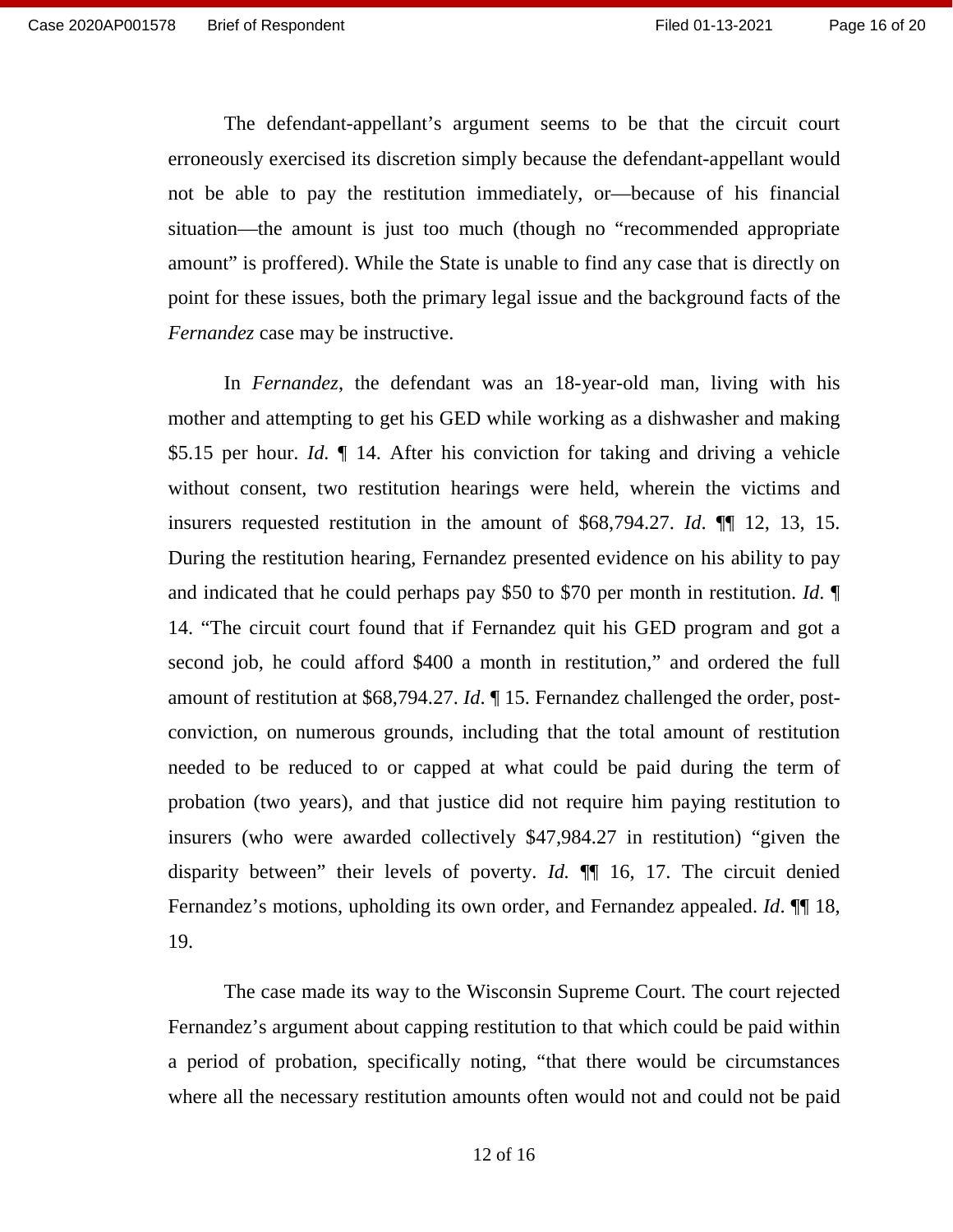before the completion of the sentence or probationary period."  $Id$ .  $\P\P$  40, 47. While this is not precisely analogous to the case at bar, given that Fernandez was this is not precisely analogous to the case at bar, given that Fernandez was working for \$5.15 an hour and ordered to, in installments, pay nearly \$70,000 in restitution, it would stand to reason that the defendant-appellant here, who has working for \$5.15 an hour and ordered to, in installments, pay nearly \$70,000 in<br>restitution, it would stand to reason that the defendant-appellant here, who has<br>monthly income exceeding his monthly expenses by \$60 to \$160 debt not withstanding) could make payments of \$100 per month to satisfy a \$14,755 judgement. \$14,755 judgement.

The *Fernandez* court additionally rejected the claim that justice did not require payment to the insurers given their disparate poverty levels. Id. ¶ 62. The court wrote, The *Fernandez* court additionally rejected the claim that justice did not require payment to the insurers given their disparate poverty levels. *Id*. ¶ 62. The court wrote,

It is within the court's discretion to award restitution.... The circuit court appears to have applied the correct legal standard and to have arrived at a logical interpretation of the facts in ordering restitution from Fernandez. The defendant's ability to pay was clearly considered by the circuit court. Such an award should not be reversed. not be reversed. It is within the court's discretion to award restitution.... The circuit court appears<br>to have applied the correct legal standard and to have arrived at a logical<br>interpretation of the facts in ordering restitution from Fe

Id.

Again, while the record in this case could have been more fully developed, Id.<br>Again, while the record in this case could have been more fully developed,<br>it still adequately reflects that the circuit court considered the defendantappellant's ability to pay when crafting its restitution order. It took into<br>consideration the financial information that he provided, and—rather than ordering consideration the financial information that he provided, and—rather than ordering the full amount of restitution due immediately—put him on an installment plan to<br>pay restitution to the victim-corporation. And notably, both the overall amount and pay restitution to the victim-corporation. And notably, both the overall amount and the installment amount were significantly less than the upheld restitution order in the installment amount were significantly less than the upheld restitution order in Fernandez. Ease 2020AP001578 Brief of Respondent<br>
Filied 01-13-2021<br>
herence the completion of the sentence or probationary period."  $\hbar t$ ,  $\phi$  then there in<br>
this is not precisely analogous to the case at bar, given that Ferman<br>

As demonstrated by comparison to Fernandez, the circuit court neither *Fernandez*. As demonstrated by comparison to *Fernandez*, the circuit court neither erroneously exercised its discretion nor failed to consider the defendant-erroneously exercised its discretion nor failed to consider the defendantappellant's ability to pay in its restitution order. Thus, the restitution order should appellant's ability to pay in its restitution order. Thus, the restitution order should be affirmed.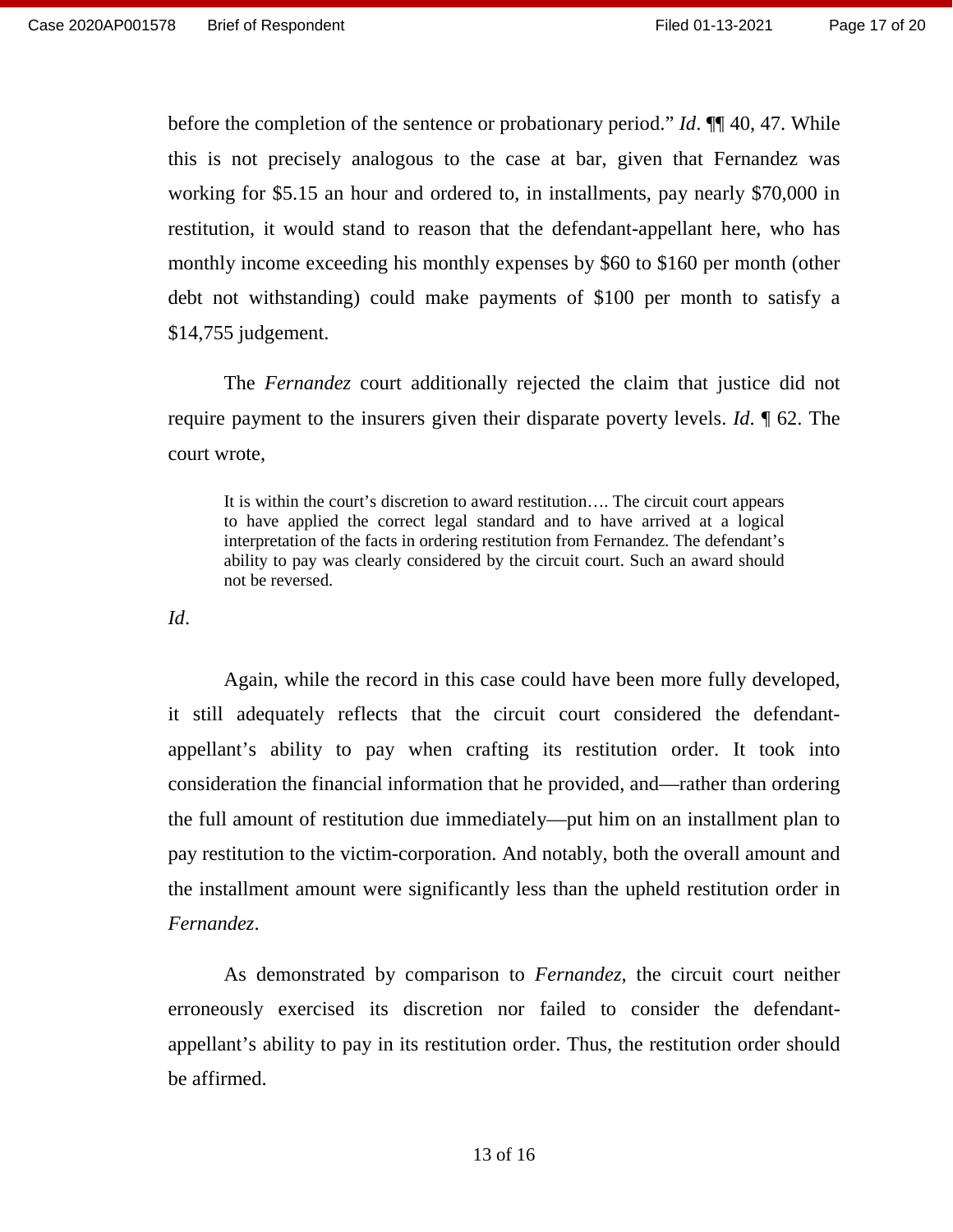#### Page 18 of 20

#### CONCLUSION **CONCLUSION**

For the reasons as outlined above, the State respectfully requests that the For the reasons as outlined above, the State respectfully requests that the court affirm the restitution order in this case in its entirety. court affirm the restitution order in this case in its entirety.

 $K.$  Spant

Rick C. Sp $\phi$ entgen Chief Assistant District Attorney Chief Assistant District Attorney Sauk County District Attorney's Office Sauk County District Attorney's Office 515 Oak Street 515 Oak Street Baraboo, WI 53913 Baraboo, WI 53913 (608) 355-3280 State Bar No. 1092110 CONCLUSION<br>
Filed 01-13-2021<br>
Filed 01-13-2021<br>
Filed 01-13-2021<br>
Filed 01-13-2021<br>
Filed 01-13-2021<br>
Filed 01-13-2021<br>
Filed 01-13-2021<br>
CONCLUSION<br>
Filed 01-13-2021<br>
Concert Cassical District Attorney<br>
Concert Cassical D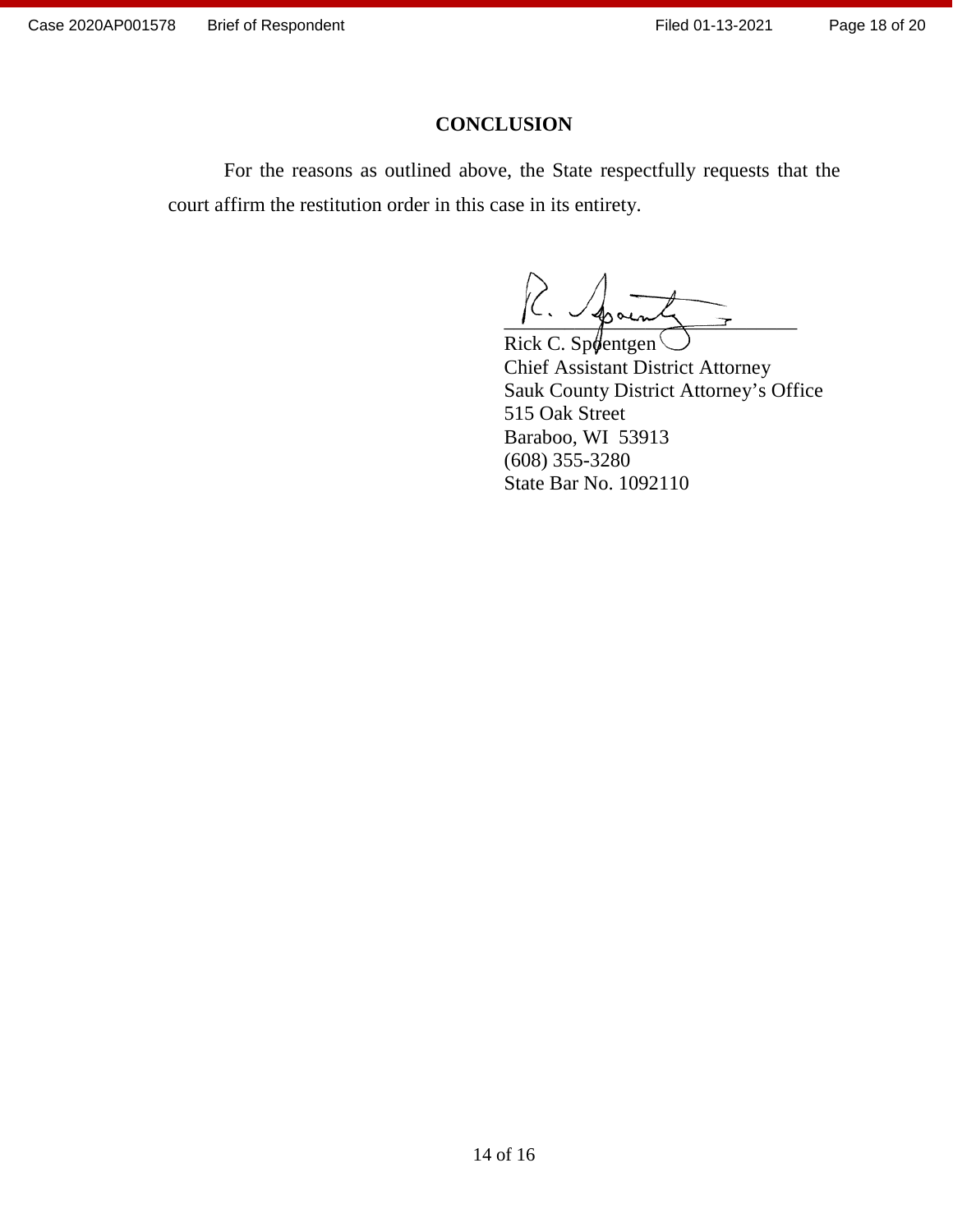#### Page 19 of 20

# CERTIFICATION **CERTIFICATION**

I hereby certify that this brief conforms to the rules contained in Wis. Stat I hereby certify that this brief conforms to the rules contained in Wis. Stat. §§ 809.19(8)(b) and (c) for a brief and appendix produced with a proportional serif §§ 809.19(8)(b) and (c) for a brief and appendix produced with a proportional serif font. The length of this brief is 4,870 words. font. The length of this brief is 4,870 words.

Signed:

Signed:<br>R. Spainl

Rick C. S State Bar No. 1092110 State Bar No. 1092110 poentgent

# CERTIFICATION OF COMPLIANCE WITH RULE 809.19(12) **CERTIFICATION OF COMPLIANCE WITH RULE 809.19(12)**

I certify that an electronic copy of this brief complies with the requirement I certify that an electronic copy of this brief complies with the requirement of Wis. Stat.  $\S$  809.19(12). The electronic brief is identical in content and format<br>to the printed brief filed this date. A copy of this certificate has been served with to the printed brief filed this date. A copy of this certificate has been served with the paper copies of this brief and served upon all opposing parties. the paper copies of this brief and served upon all opposing parties. Signed: CERTIFICATION<br>
Thereby certify that this brief conforms to the rules contained in W<br>
SS 809.19(8)(b) and (c) for a brief and appendix produced with a proportio<br>
font. The length of this brief is 4.870 words.<br>
Signed:<br>
Ric

Signed:

 $ick C.$  Spoentgen State Bar  $\text{No. } 1092110$  $LC, Y$ Rick C. Spoentgen